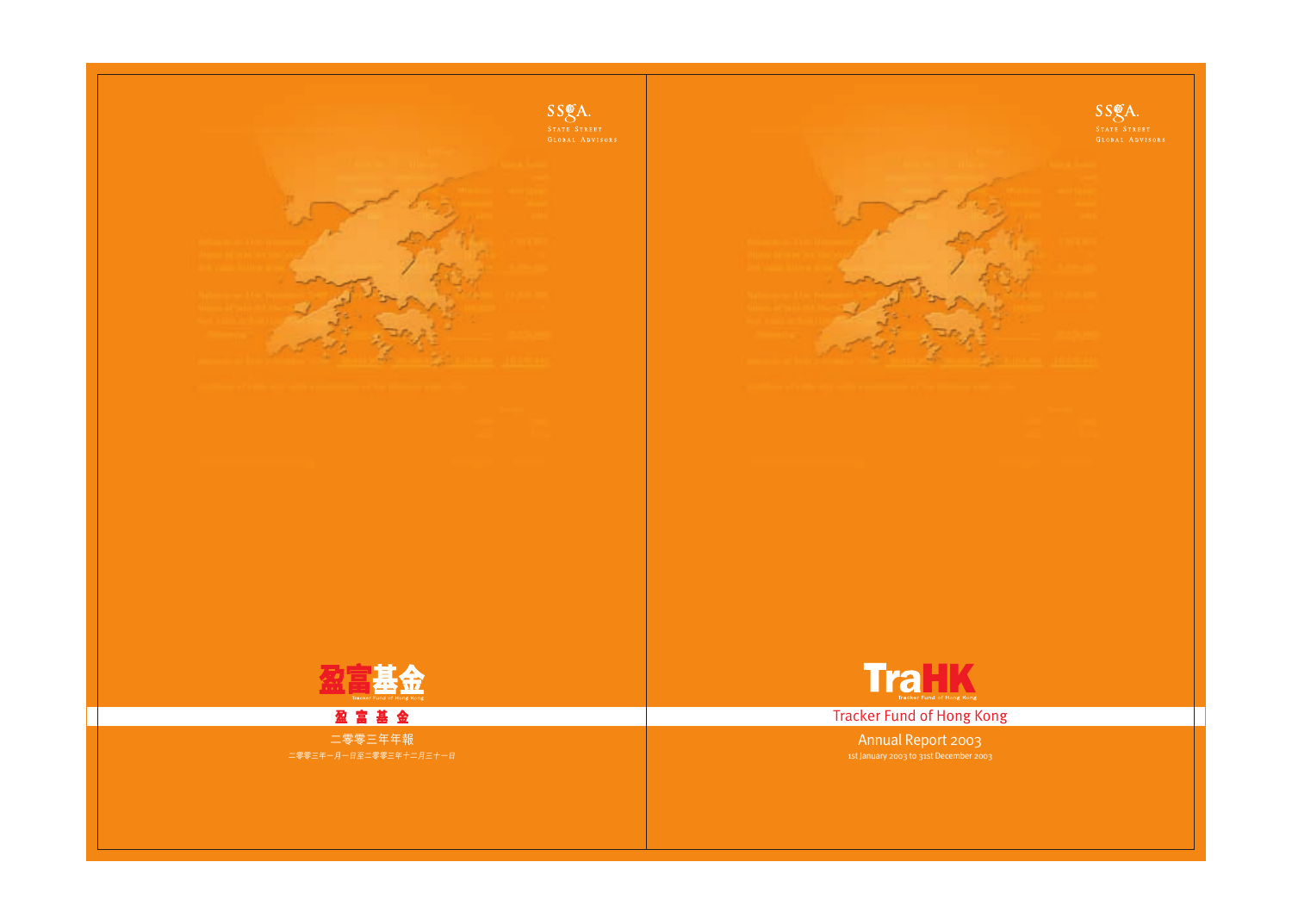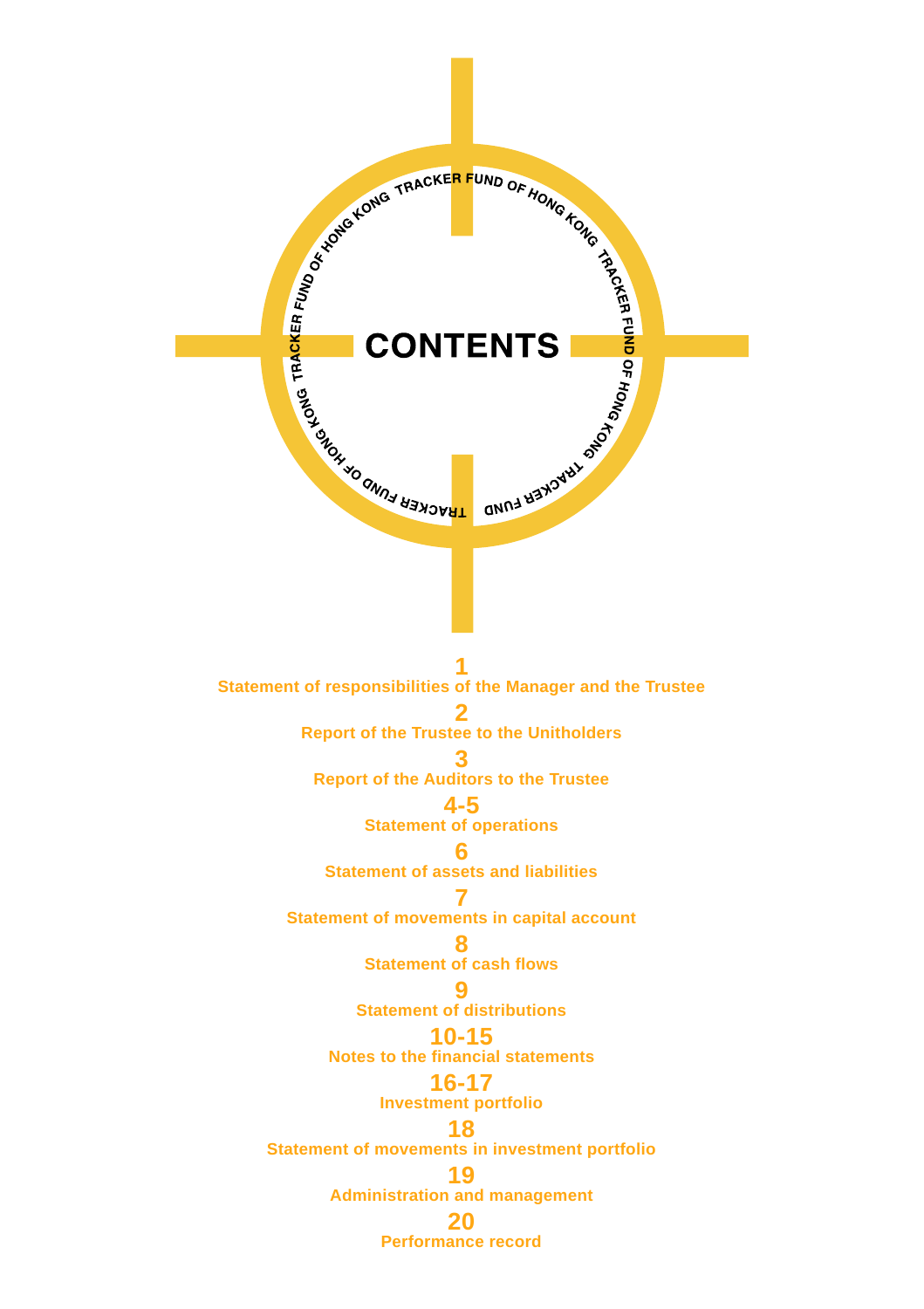ANNUAL REPORT 2003

# STATEMENT OF RESPONSIBILITIES OF THE MANAGER AND THE TRUSTEE

# **Manager's responsibilities**

The Manager of Tracker Fund of Hong Kong (the "Fund") is required by the Code on Unit Trusts and Mutual Funds established by the Securities & Futures Commission of Hong Kong (the "SFC Code") and the Trust Deed dated 23rd October 1999 (the "Trust Deed") to prepare financial statements for each annual accounting year which give a true and fair view of the financial position of the Fund at the end of that year and of the transactions for the year then ended. In preparing these financial statements the Manager is required to:

- select suitable accounting policies and then apply them consistently;
- make judgements and estimates that are prudent and reasonable; and
- prepare the financial statements on the basis that the Fund will continue in operation unless it is inappropriate to presume this.

The Manager is also required to manage the Fund in accordance with the Trust Deed and takes reasonable steps for the prevention and detection of fraud and other irregularities.

# **Trustee's responsibilities**

The Trustee of the Fund is required to:

- ensure that the Fund is managed by the Manager in accordance with the Trust Deed and that the investment and borrowing powers are complied with;
- satisfy itself that sufficient accounting and other records have been maintained;
- safeguard the property of the Fund and rights attaching thereto; and
- report to the Unitholders for each annual accounting year on the conduct of the Manager in the management of the Fund.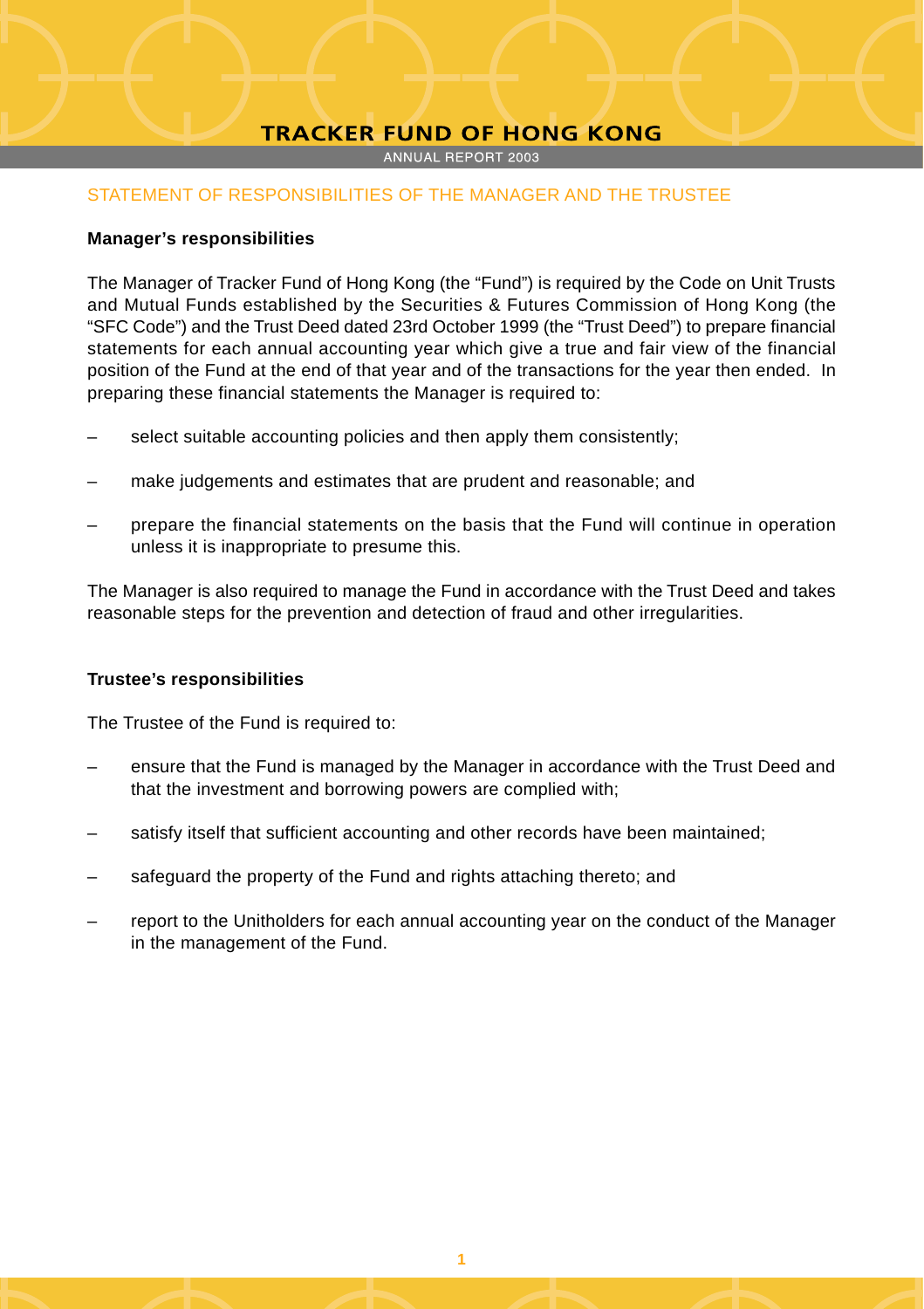ANNUAL REPORT 2003

# REPORT OF THE TRUSTEE TO THE UNITHOLDERS OF TRACKER FUND OF HONG KONG

We hereby confirm that, in our opinion, the Manager of the Fund has, in all material respects, managed the Fund in accordance with the provisions of the Trust Deed for the year ended 31st December 2003.

In accordance with section 8.6(*l*) of the SFC Code, the Trustee is required to provide a comparison of the fund performance and the actual index performance over the relevant period. During the year, the Hang Seng Index increased by 34.92% and the net asset value per unit of the Fund increased by 35.18%.

# **State Street Bank and Trust Company**

31st March 2004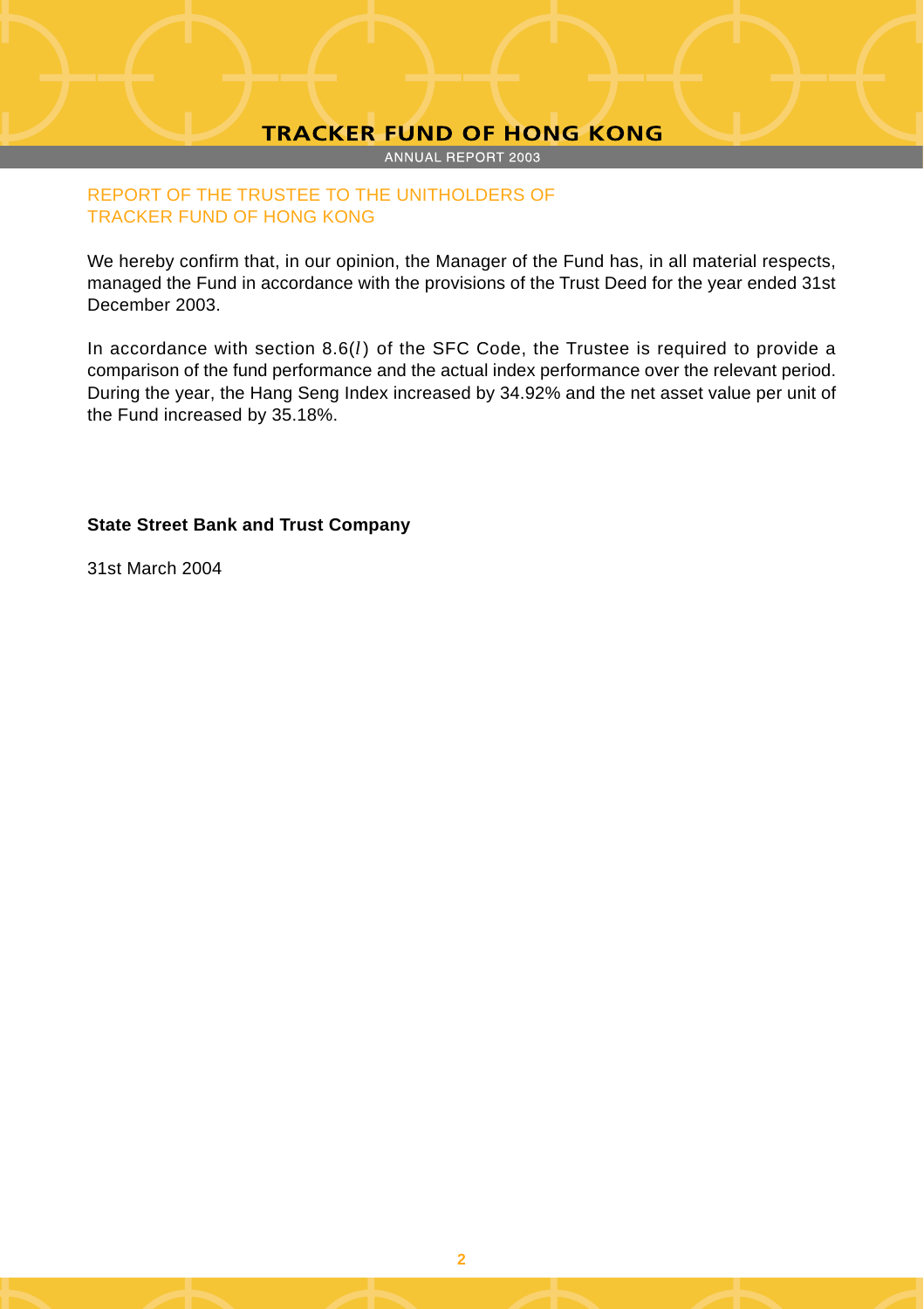ANNUAL REPORT 2003

# REPORT OF THE AUDITORS TO THE TRUSTEE OF TRACKER FUND OF HONG KONG

We have audited the financial statements on pages 4 to 15 which have been prepared in accordance with the relevant provisions of the Trust Deed dated 23rd October 1999, the Code on Unit Trusts and Mutual Funds established by the Securities & Futures Commission of Hong Kong (the "Code") and accounting principles generally accepted in Hong Kong.

# **Respective responsibilities of the Manager and the Auditors**

The Manager of the Fund is responsible for the preparation of financial statements which give a true and fair view. In preparing financial statements which give a true and fair view it is fundamental that appropriate accounting policies are selected and applied consistently. In addition, the Code requires the financial statements of the Fund to contain the minimum disclosures set out in the Code.

It is our responsibility to form an independent opinion, based on our audit, on those financial statements and to report our opinion solely to you, as a body, and for no other purpose. We do not assume responsibility towards or accept liability to any other person for the contents of this report.

# **Basis of opinion**

We conducted our audit in accordance with Statements of Auditing Standards issued by the Hong Kong Society of Accountants. An audit includes examination, on a test basis, of evidence relevant to the amounts and disclosures in the financial statements. It also includes an assessment of the significant estimates and judgements made by the Manager in the preparation of the financial statements, and of whether the accounting policies are appropriate to the Fund's circumstances, consistently applied and adequately disclosed.

We planned and performed our audit so as to obtain all the information and explanations which we considered necessary in order to provide us with sufficient evidence to give reasonable assurance as to whether the financial statements are free from material misstatement. In forming our opinion we also evaluated the overall adequacy of the presentation of information in the financial statements. We believe that our audit provides a reasonable basis for our opinion.

# **Opinion**

In our opinion the financial statements of the Fund have been properly prepared in accordance with the relevant provisions of the Trust Deed dated 23rd October 1999, and the Code and give a true and fair view of the disposition of the Fund at 31st December 2003 and of its transactions and cash flows for the year then ended.

# **PricewaterhouseCoopers**

Certified Public Accountants

Hong Kong, 31st March 2004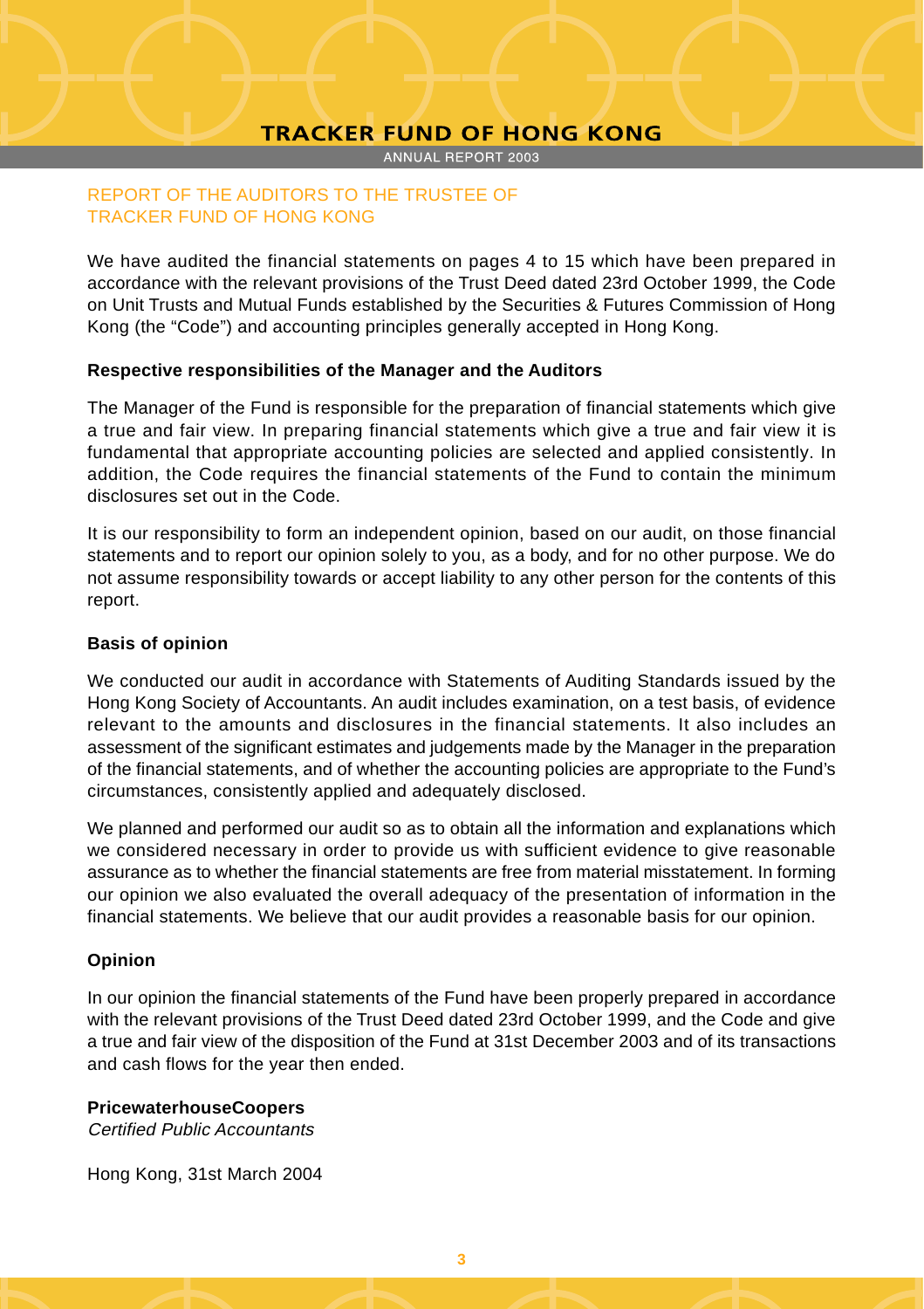ANNUAL REPORT 2003

# STATEMENT OF OPERATIONS

For the year ended 31st December 2003

|                                                      | Note | 2003<br>HK\$    | 2002<br>HK\$    |
|------------------------------------------------------|------|-----------------|-----------------|
| Income                                               |      |                 |                 |
| <b>Dividends</b>                                     |      | 1,059,557,399   | 862,290,152     |
| <b>Bank interest</b>                                 | 7(c) | 1,184,221       | 2,931,438       |
| <b>Transaction fee</b>                               | 3(a) | 360,000         | 9,660,000       |
| Other income                                         | 3(b) | 9,272,265       | 9,914,953       |
|                                                      |      | 1,070,373,885   | 884,796,543     |
| Expenses                                             |      |                 |                 |
| Management fee                                       | 7(a) | (11, 729, 677)  | (12, 491, 381)  |
| Trustee fee                                          | 7(b) | (11, 729, 677)  | (12, 491, 381)  |
| Index license fee                                    | 8(c) | (3,708,775)     | (4,079,842)     |
| Registrar fee                                        | 8(a) | (2,981,708)     | (3,216,893)     |
| Publication and printing expenses                    |      | (2,055,718)     | (2,796,128)     |
| Amortisation of set-up costs                         |      | (542, 500)      | (542, 500)      |
| Conversion agent fee                                 | 8(b) | (468,000)       | (4,084,000)     |
| Audit fee                                            |      | (100,000)       | (100,000)       |
| Bank charges                                         |      | (62,078)        | (1,033,240)     |
| Legal and other professional fees                    |      | (9, 138)        | (483,090)       |
| Other operating expenses                             |      | (1,096,823)     | (1,073,211)     |
|                                                      |      | (34, 484, 094)  | (42, 391, 666)  |
| Dividend equivalent amount on units issued           |      | 3,261,280       | 242,356,133     |
| Dividend equivalent amount on units redeemed         |      | (25, 332, 313)  | (206, 141, 989) |
|                                                      |      | (56, 555, 127)  | (6, 177, 522)   |
| Net income available for distribution                |      | 1,013,818,758   | 878,619,021     |
| Amount transferred to the statement of distributions |      | (1,013,818,758) | (878, 619, 021) |
|                                                      |      |                 |                 |
|                                                      |      |                 |                 |

The notes on pages 10 to 15 form part of these financial statements.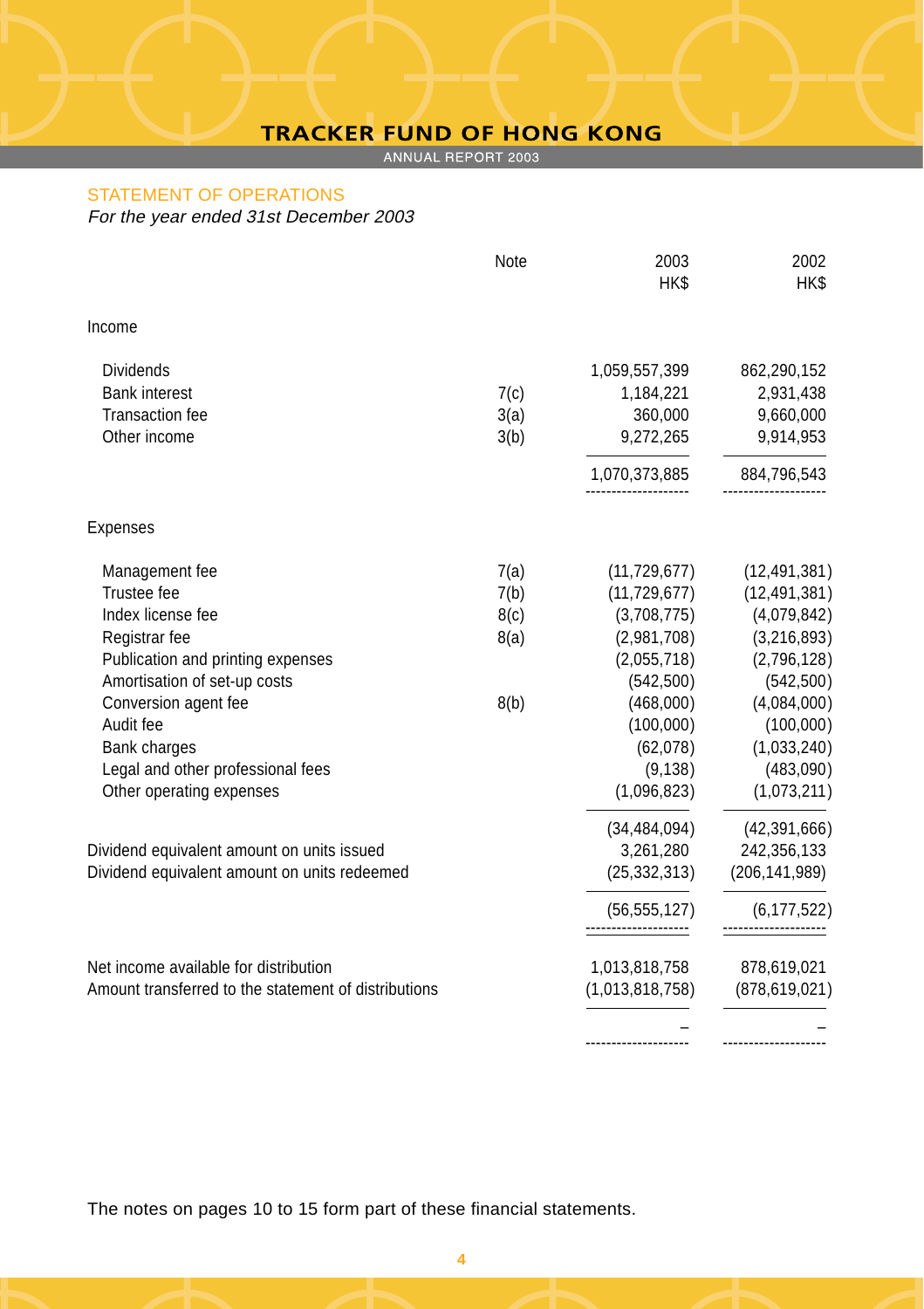ANNUAL REPORT 2003

STATEMENT OF OPERATIONS (Continued) For the year ended 31st December 2003

|                                                                     | 2003<br>HK\$    | 2002<br>HK\$    |
|---------------------------------------------------------------------|-----------------|-----------------|
| Net investment loss                                                 |                 |                 |
| Realised loss on sale of investments                                | (538, 460, 843) | (5,946,759,814) |
| Net change in unrealised gain/loss on revaluation of<br>investments | 8,218,267,578   | 959,892,306     |
|                                                                     | 7,679,806,735   | (4,986,867,508) |
| Net income/(loss) for the year (excluding amount transferred        |                 |                 |
| to the statement of distributions)                                  | 7,679,806,735   | (4,986,867,508) |
| Amount transferred (to)/from the capital account                    | (7,679,806,735) | 4,986,867,508   |
|                                                                     |                 |                 |

The notes on pages 10 to 15 form part of these financial statements.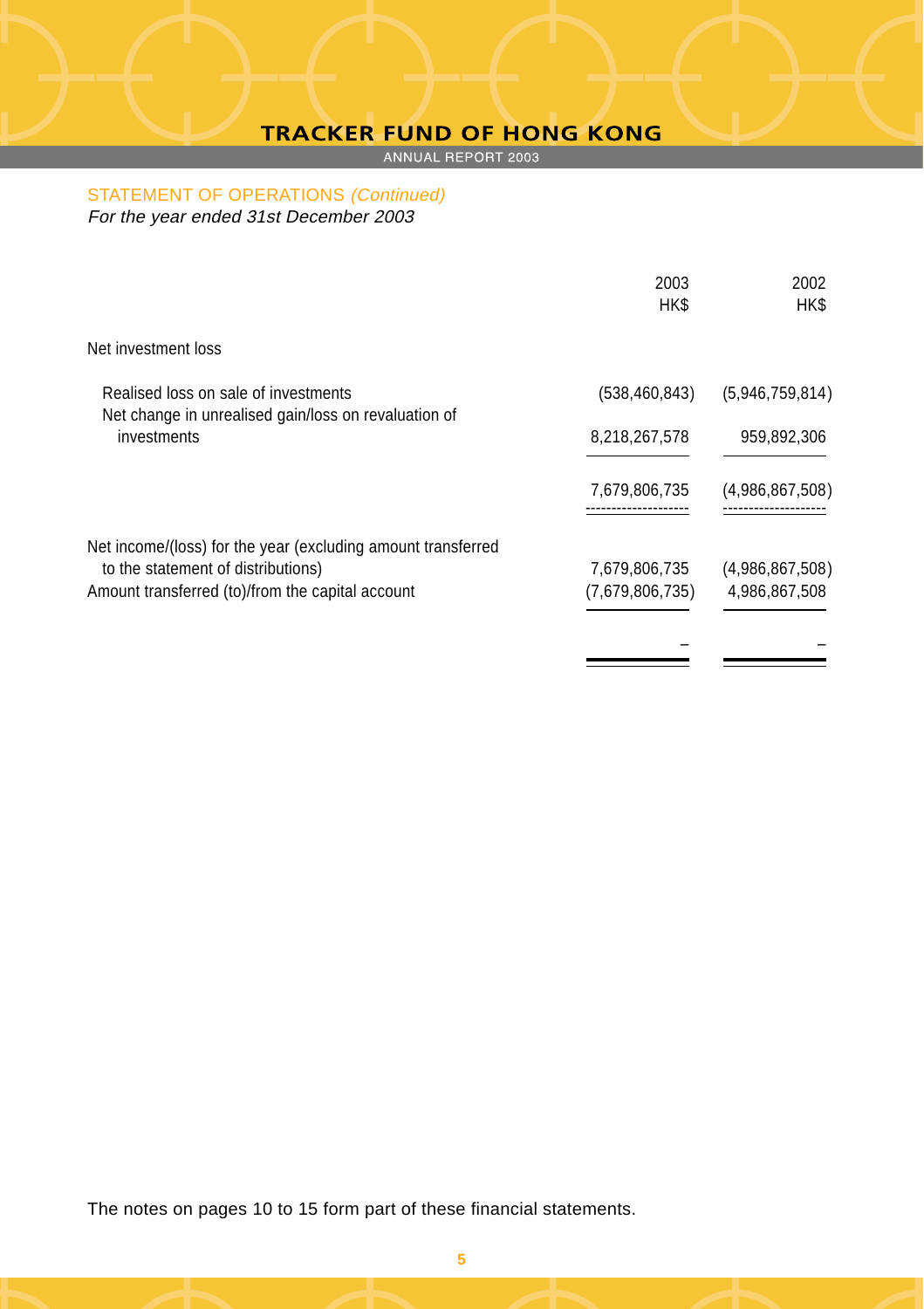ANNUAL REPORT 2003

# STATEMENT OF ASSETS AND LIABILITIES

As at 31st December 2003

|                                                                                         | Note | 2003<br>HK\$                     | 2002<br>HK\$   |
|-----------------------------------------------------------------------------------------|------|----------------------------------|----------------|
|                                                                                         |      |                                  |                |
| Assets                                                                                  |      |                                  |                |
| Investments                                                                             |      | 27,714,821,303                   | 23,586,688,605 |
| Set-up costs                                                                            |      | 468,388                          | 1,010,888      |
| Dividends receivable                                                                    |      | 93,734,836                       | 3,390,091      |
| Other accounts receivable and prepayments                                               |      | 154,566                          | 85,139         |
| Amounts due from brokers<br><b>Bank balances</b>                                        |      |                                  | 1,211,299      |
|                                                                                         | 7(c) | 56,339,632                       | 93,868,634     |
| <b>Total assets</b>                                                                     |      | 27,865,518,725                   | 23,686,254,656 |
| Liabilities                                                                             |      |                                  |                |
| Trustee fee payable                                                                     |      | 3,433,284                        | 3,129,033      |
| Management fee payable                                                                  |      | 3,433,284                        | 3,129,033      |
| Index license fee payable                                                               |      | 1,081,415                        | 979,997        |
| Registrar fee payable                                                                   |      | 468,435                          | 261,100        |
| Other accounts payable and accruals                                                     |      | 1,398,873                        | 1,387,043      |
| Amounts due to brokers                                                                  |      |                                  | 1,179,089      |
| Amounts payable on redemption                                                           |      | 1,278,830                        | 1,052,241      |
| <b>Total liabilities</b>                                                                |      | 11,094,121<br>------------------ | 11,117,536     |
|                                                                                         |      |                                  |                |
| Net assets                                                                              |      | 27,854,424,604                   | 23,675,137,120 |
| Financed by:                                                                            |      |                                  |                |
| Capital account                                                                         |      | 27,854,424,604                   | 23,675,137,120 |
| Units in issue                                                                          | 4    | 2,195,992,500                    | 2,522,992,500  |
| Net asset value per unit                                                                |      | 12.68                            | 9.38           |
|                                                                                         |      |                                  |                |
| Net asset value per Creation Unit<br>(1 Creation Unit is equivalent to 1,000,000 units) |      | 12,684,208                       | 9,383,752      |
|                                                                                         |      |                                  |                |

Approved by the Trustee and the Manager on 31st March 2004

**State Street Bank and Trust Company State Street Global Advisors Asia Limited**

The notes on pages 10 to 15 form part of these financial statements.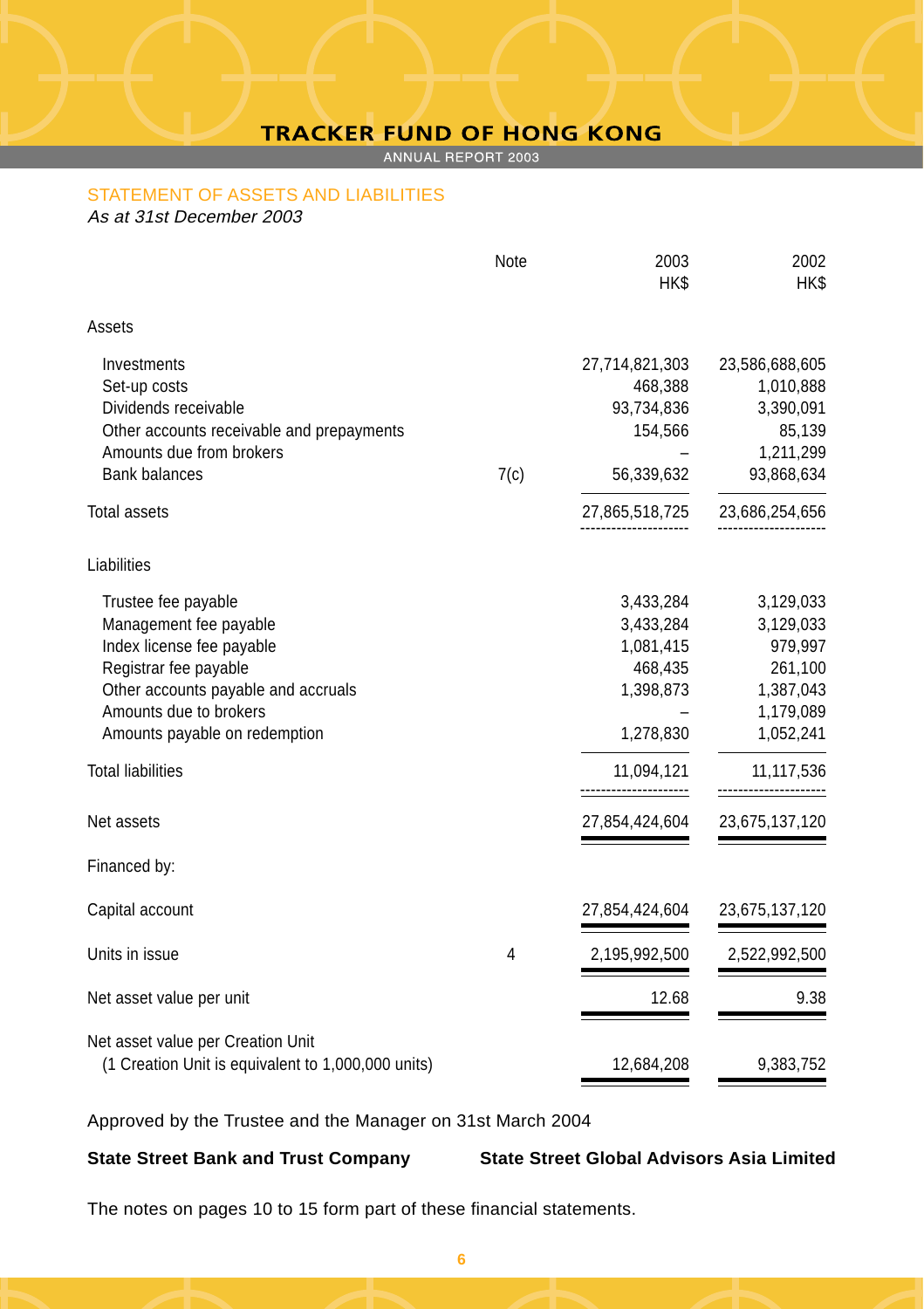ANNUAL REPORT 2003

# STATEMENT OF MOVEMENTS IN CAPITAL ACCOUNT

For the year ended 31st December 2003

|                                                                                                                                    | Note | 2003<br>HK\$    | 2002<br>HK\$        |
|------------------------------------------------------------------------------------------------------------------------------------|------|-----------------|---------------------|
| Balance at the beginning of the year                                                                                               |      | 23,675,137,120  | 27,696,374,409      |
| Proceeds on issue of units for cash<br>(excluding dividend equivalent amount and<br>further cash amount)                           | 9    |                 | 21,977,187,395      |
| In-kind payments on redemption of units<br>(excluding dividend equivalent amount and<br>further cash amount)                       | 9    | (3,813,707,606) | (21, 201, 788, 593) |
| In-kind proceeds on issue of units (excluding dividend<br>equivalent amount and further cash amount)                               | 9    | 261,166,401     | 164,854,488         |
| Net further cash amount paid on issue and<br>redemption of units                                                                   |      | (9,879)         | (164, 492)          |
|                                                                                                                                    |      | 20,122,586,036  | 28,636,463,207      |
| Amount transferred from/(to) the statement of<br>operations (excluding of amount transferred<br>to the statement of distributions) |      | 7,679,806,735   | (4.986.867.508)     |
| Amount transferred from the statement of distributions                                                                             |      | 52,031,833      | 25,541,421          |
| Balance at the end of the year                                                                                                     |      | 27,854,424,604  | 23,675,137,120      |

The notes on pages 10 to 15 form part of these financial statements.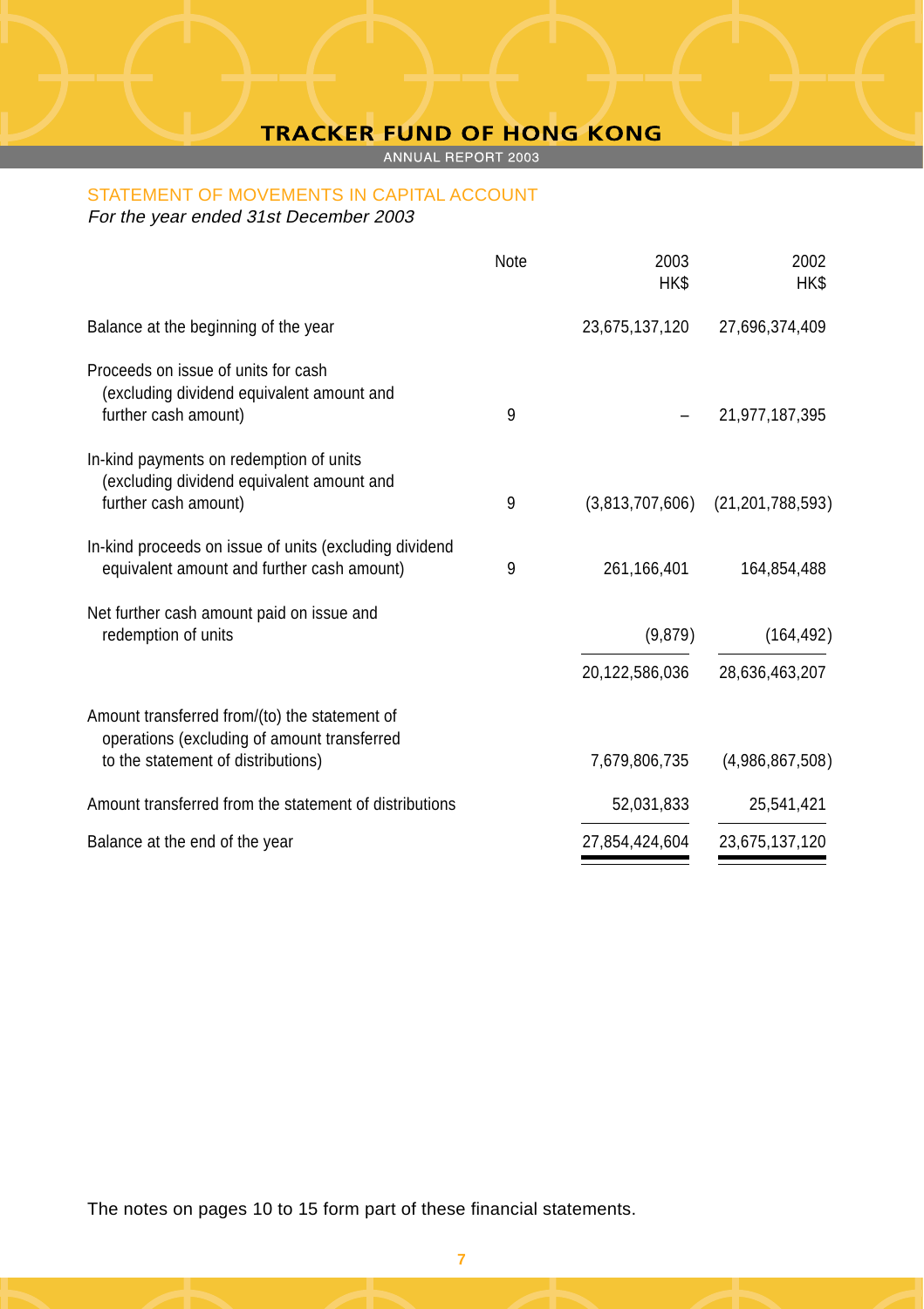ANNUAL REPORT 2003

# STATEMENT OF CASH FLOWS

For the year ended 31st December 2003

|                                                                      | Note | 2003               | 2002                |
|----------------------------------------------------------------------|------|--------------------|---------------------|
| Operating activities                                                 |      | HK\$               | HK\$                |
| Dividends received                                                   |      | 811,479,863        | 706,470,486         |
| Bank interest received                                               |      | 1,187,566          | 2,932,869           |
| Transaction fee received                                             |      | 450,000            | 9,630,000           |
| Other income received                                                |      | 9,272,265          | 9,914,953           |
| Management fee paid                                                  |      | (11, 425, 426)     | (12,550,435)        |
| Trustee fee paid                                                     |      | (11, 425, 426)     | (12, 550, 435)      |
| Index license fee paid                                               |      | (3,607,357)        | (4,099,527)         |
| Registrar fee paid                                                   |      | (2,774,373)        | (3,230,293)         |
| Publication and printing expenses paid                               |      | (2,015,542)        | (2,657,558)         |
| Conversion agent fee paid                                            |      | (492,000)          | (4,056,000)         |
| Bank charges paid                                                    |      | (79, 297)          | (1,015,081)         |
| Legal and other professional fees paid                               |      |                    | (620, 981)          |
| Other operating expenses paid<br>Dividend equivalent amount received |      | (1,355,860)        | (1, 339, 520)       |
| on creation of units                                                 |      | 3,261,280          | 242,356,133         |
| Dividend equivalent amount paid<br>on redemption of units            |      | (25, 103, 192)     | (205, 092, 192)     |
| Net cash inflow from operating activities                            | 6    | 767,372,501        | 724,092,419         |
|                                                                      |      |                    |                     |
| Investing activities                                                 |      |                    |                     |
| Purchase of investments                                              | 9    | (1, 114, 796, 587) | (23, 273, 846, 288) |
| Sale of investments                                                  | 9    | 1,271,694,419      | 1,452,168,082       |
| Net cash inflow/(outflow) from investing activities                  |      | 156,897,832        | (21, 821, 678, 206) |
| Financing                                                            |      |                    |                     |
| Issue of units                                                       | 9    |                    | 21,977,187,395      |
| Net further cash amount paid on issue and                            |      |                    |                     |
| redemption of units                                                  |      | (12, 410)          | (162,048)           |
| Interim distribution paid                                            |      | (448, 968, 575)    | (384, 898, 875)     |
| Final distribution paid                                              |      | (512, 818, 350)    | (468, 178, 725)     |
| Net cash (outflow)/inflow from financing                             |      | (961, 799, 335)    | 21,123,947,747<br>  |
| (Decrease)/increase in cash and cash equivalents                     |      | (37,529,002)       | 26,361,960          |
| Cash and cash equivalents as at 1st January                          |      | 93,868,634         | 67,506,674          |
| Cash and cash equivalents as at 31st December                        |      | 56,339,632         | 93,868,634          |
|                                                                      |      |                    |                     |

Please refer to note 9 on page 14 for details of major non-cash transactions.

The notes on pages 10 to 15 form part of these financial statements.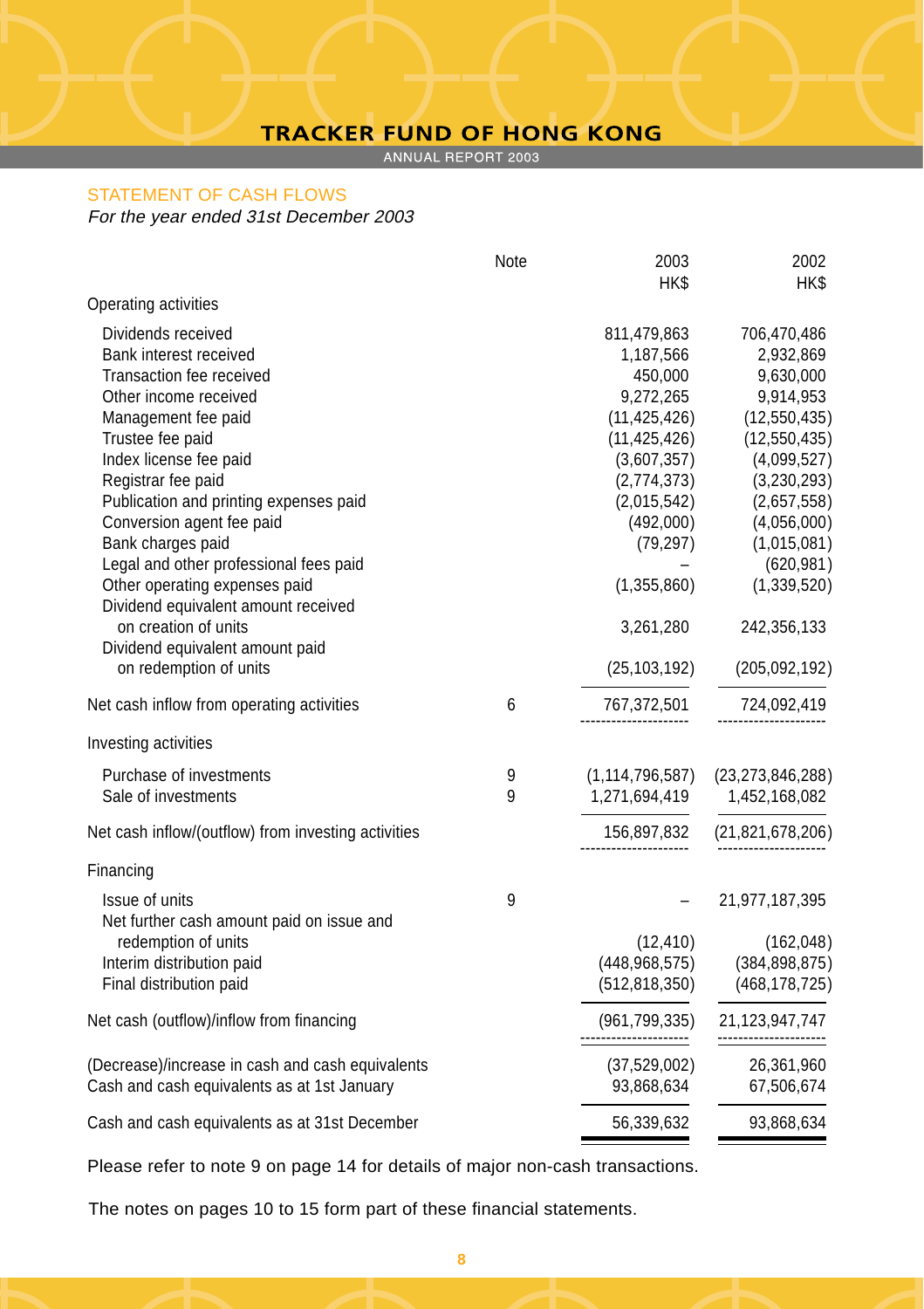ANNUAL REPORT 2003

# STATEMENT OF DISTRIBUTIONS

For the year ended 31st December 2003

|                                                              | 2003<br>HK\$    | 2002<br>HK\$    |
|--------------------------------------------------------------|-----------------|-----------------|
| Amount transferred from the statement of operations          | 1,013,818,758   | 878,619,021     |
| Interim distribution                                         |                 |                 |
| - HK\$0.15 on 2,565,992,500 units paid on 22nd May 2002      |                 | (384, 898, 875) |
| - HK\$0.19 on 2,362,992,500 units paid on 23rd May 2003      | (448, 968, 575) |                 |
| Final distribution                                           |                 |                 |
| - HK\$0.17 on 2,753,992,500 units paid on 22nd November 2002 |                 | (468, 178, 725) |
| - HK\$0.22 on 2,330,992,500 units paid on 24th November 2003 | (512, 818, 350) |                 |
| Amount transferred to the capital account                    | 52,031,833      | 25,541,421      |

The notes on pages 10 to 15 form part of these financial statements.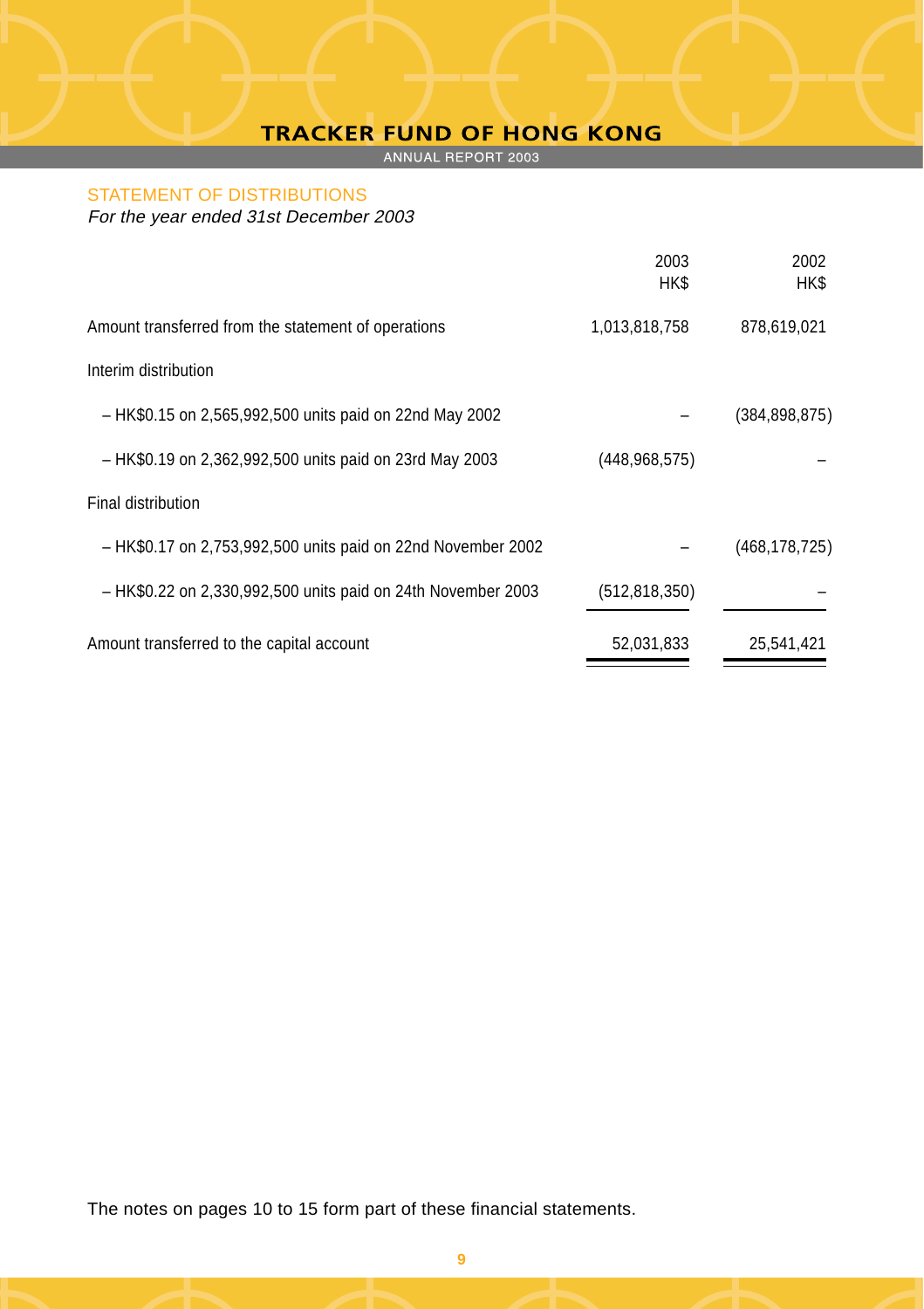ANNUAL REPORT 2003

# NOTES TO THE FINANCIAL STATEMENTS

### **1 THE FUND**

Tracker Fund of Hong Kong (the "Fund") is a unit trust which is governed by its Trust Deed. The Fund is authorised by the Securities & Futures Commission of Hong Kong under Section 104(1) of the Hong Kong Securities and Futures Ordinance. The Fund is also listed on the Stock Exchange of Hong Kong Limited (a subsidiary of The Hong Kong Exchanges and Clearing Limited).

The Fund's objective is to provide investment results that closely correspond to the performance of the Hang Seng Index (the "Index").

The Tap Agreement dated 23rd October 1999 that was entered into by the Manager and the Trustee in respect of the Fund was terminated in accordance with the relevant termination provisions of the Tap Agreement. The termination was effective from 2nd November 2002.

#### **2 PRINCIPAL ACCOUNTING POLICIES**

The principal accounting policies adopted in the preparation of these financial statements are set out below:

#### **(a) Basis of preparation**

The financial statements have been prepared in accordance with accounting principles generally accepted in Hong Kong and comply with accounting standards issued by the Hong Kong Society of Accountants. The financial statements are prepared under the historical cost convention as modified by the revaluation of investments.

#### **(b) Investments**

Investments with prices quoted, listed or normally dealt in on the Stock Exchange of Hong Kong Limited (the "Stock Exchange") are stated at the Stock Exchange's nominal closing prices. Investments for which prices may not be available at any relevant time on the Stock Exchange or for which the Stock Exchange's nominal closing price is not considered to provide a fair value of the relevant investment by the Manager are stated at the value certified by an Approved Broker, or other professional person as may be appointed for that purpose by the Manager with the approval of the Trustee and the Supervisory Committee.

Purchases and sales of investments are accounted for on a trade date basis.

Realised gains and losses on sale of investments and unrealised gains and losses on revaluation of investments are dealt with in the statement of operations.

#### **(c) Income**

Dividend income on equity securities is recorded on the ex-dividend date. Dividend income on equity securities where no ex-dividend date is quoted are accounted for when the Fund's right to receive payment is established.

Bank interest and other income are recognised on an accrual basis.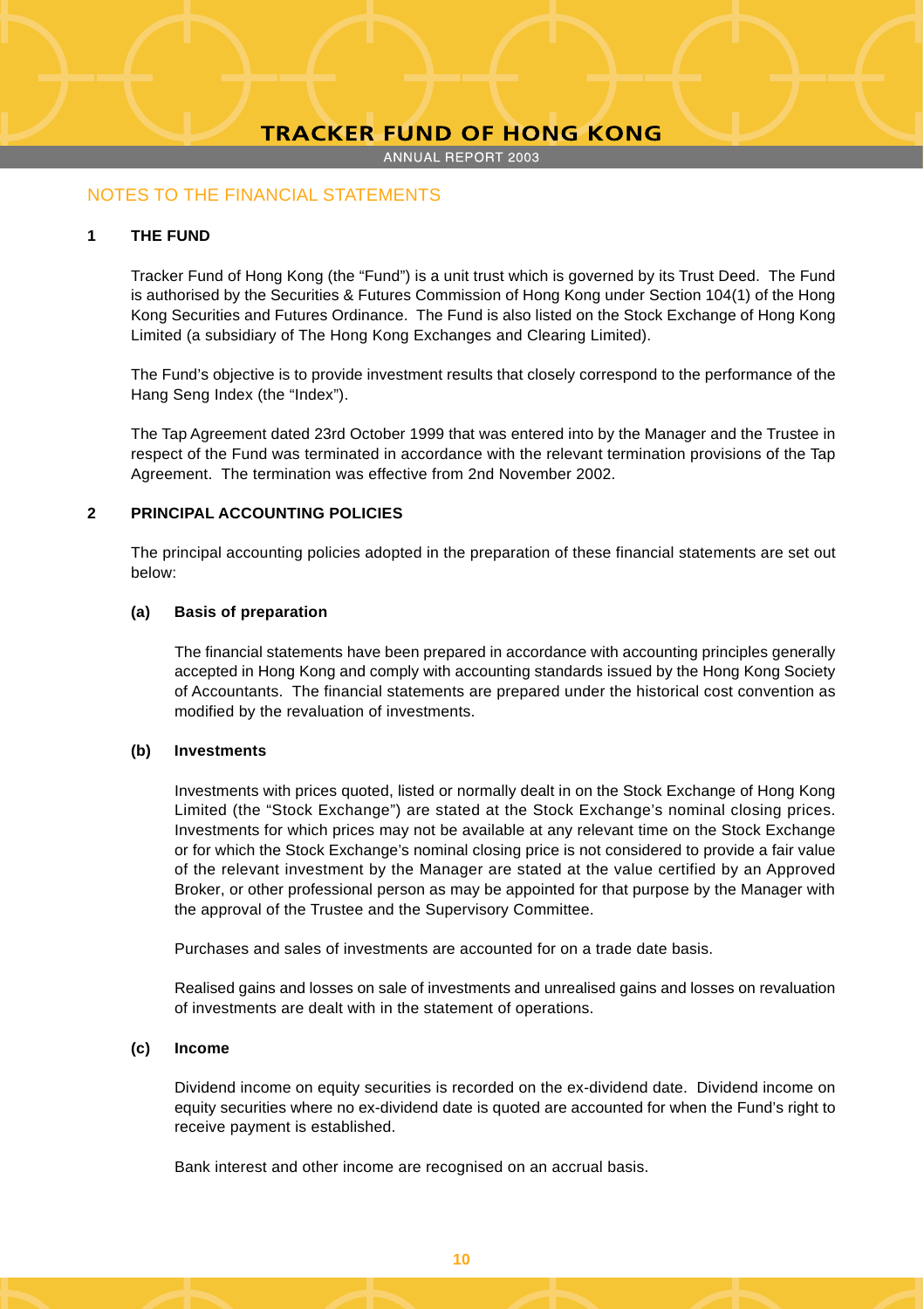ANNUAL REPORT 2003

# NOTES TO THE FINANCIAL STATEMENTS (Continued)

#### **2 PRINCIPAL ACCOUNTING POLICIES (Continued)**

#### **(d) Expenses**

All expenses are accounted for on an accrual basis.

#### **(e) Dividend equivalent amount**

Dividend equivalent amount represents the amount included in the issue price or redemption proceeds (as the case may be) of the units issued or redeemed, representing the net undistributed dividends and other income received and held or receivable by the Fund.

#### **(f) Further cash amount**

Further cash amount represents the amount included in the issue price or redemption proceeds (as the case may be) of the units issued or redeemed, representing the difference between the net asset value per Creation Unit as calculated by the Manager as of that date, and the value of the Index Basket (based on the nominal closing prices as of that date) and the dividend equivalent amount per Creation Unit.

#### **(g) Cash and cash equivalents**

For the purpose of the cash flow statement, cash and cash equivalents comprise bank balances.

#### **(h) Set-up costs**

Set-up costs borne by the Fund are amortised over a period of the first five years of the Fund.

#### **3 INCOME**

#### **(a) Transaction fee**

For each application for the creation of units or for the redemption of units, the Fund is entitled to receive a transaction fee of HK\$30,000 per application.

#### **(b) Other income**

Other income represents registrar charges levied on Unitholders (other than HKSCC Nominees) who hold units registered in their own names as at each Record Date for the relevant distribution. Currently, these charges amount to HK\$80 per year per Unitholder. Such charges are deducted on a half-yearly basis from the half-yearly distributions payable to the relevant Unitholders.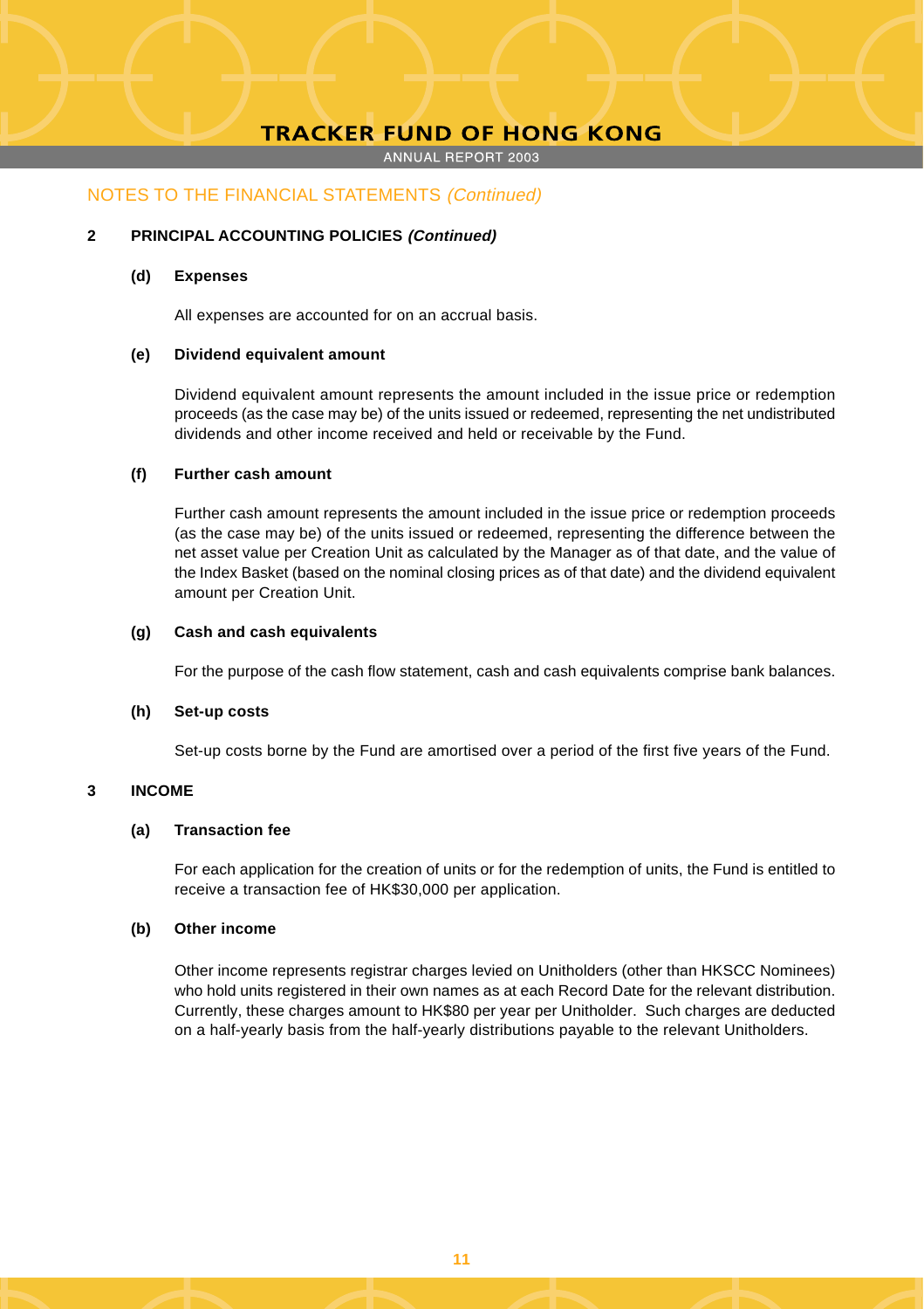ANNUAL REPORT 2003

# NOTES TO THE FINANCIAL STATEMENTS (Continued)

#### **4 UNITS IN ISSUE**

| Number of units |                 |  |
|-----------------|-----------------|--|
| 2003            | 2002            |  |
| 2,522,992,500   | 2,417,992,500   |  |
|                 |                 |  |
|                 | 2,130,000,000   |  |
| 28,000,000      | 17,000,000      |  |
| (355,000,000)   | (2,042,000,000) |  |
| 2,195,992,500   | 2,522,992,500   |  |
|                 |                 |  |

# **5 TAXATION**

No provision for Hong Kong profits tax has been made as the interest, dividend income and realised gains on disposal of investments of the Fund are excluded from the charge to profits tax under either Section 14, Section 26 or Section 26A of the Hong Kong Inland Revenue Ordinance.

## **6 RECONCILIATION OF NET INCOME AVAILABLE FOR DISTRIBUTION TO NET CASH INFLOW FROM OPERATING ACTIVITIES**

|                                                            | 2003            | 2002            |
|------------------------------------------------------------|-----------------|-----------------|
|                                                            | HK\$            | HK\$            |
| Net income available for distribution                      | 1,013,818,758   | 878,619,021     |
| Scrip dividends received                                   | (157, 732, 791) | (155, 280, 708) |
| Increase in dividends receivable                           | (90, 344, 745)  | (538, 958)      |
| Decrease in set-up costs and other accounts receivable     |                 |                 |
| and prepayments                                            | 473.073         | 489,727         |
| Increase/(decrease) in trustee fee payable                 | 304.251         | (59,054)        |
| Increase/(decrease) in management fee payable              | 304.251         | (59,054)        |
| Increase/(decrease) in registrar fee payable               | 207,335         | (13,400)        |
| Increase/(decrease) in index license fee payable           | 101,418         | (19,685)        |
| Increase/(decrease) in other accounts payable and accruals | 11,830          | (95, 267)       |
| Net increase in payable on redemption (excluding net       |                 |                 |
| further cash payable on redemption of units)               | 229,121         | 1,049,797       |
| Net cash inflow from operating activities                  | 767,372,501     | 724,092,419     |
|                                                            |                 |                 |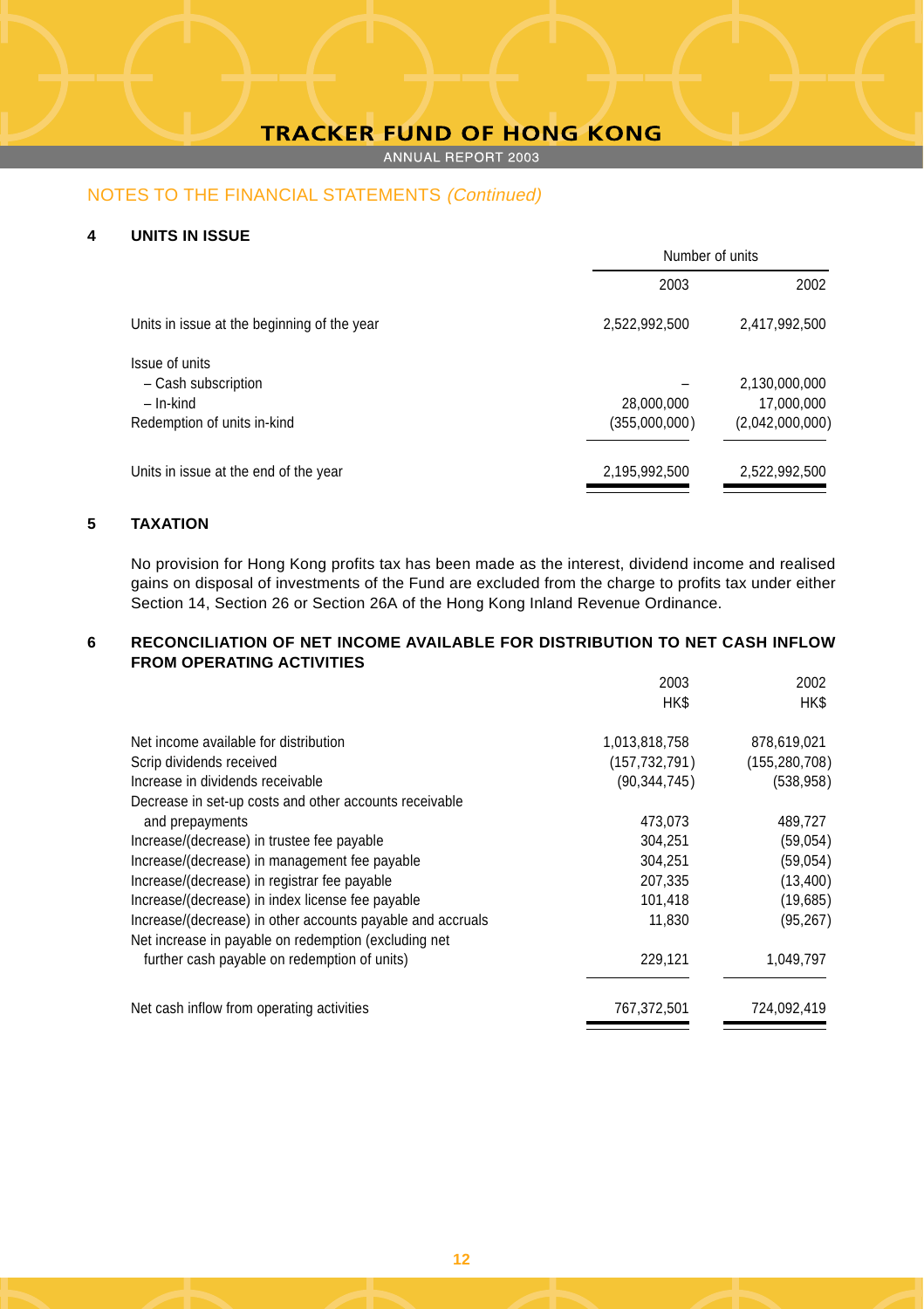ANNUAL REPORT 2003

# NOTES TO THE FINANCIAL STATEMENTS (Continued)

# **7 TRANSACTIONS WITH THE MANAGER AND ITS CONNECTED PERSONS**

Connected Persons of the Manager are those as defined in the SFC Code. All transactions entered into during the year between the Fund and the Manager and its Connected Persons were carried out in the normal course of business and on normal commercial terms. To the best of the Manager's knowledge, the Fund does not have any other transactions with Connected Persons except for what is disclosed below.

The directors and officers of the Manager may transact in the units of the Fund as principal provided that prior written notice is obtained from the Trustee. As of 31st December 2003, the directors and officers of the Manager together held 86,420 units in the Fund (2002: 101,160 units).

#### **(a) Management fee**

The fee payable to the Manager is calculated at the following annual rates of the net asset value of the Fund on the last dealing day in the relevant quarter:

| For first HK\$15 billion of the net asset value                | 0.050% |
|----------------------------------------------------------------|--------|
| For next HK\$15 billion of the net asset value                 | 0.045% |
| For next HK\$15 billion of the net asset value                 | 0.030% |
| Any amount by which the net asset value exceeds HK\$45 billion | 0.025% |

The management fee is accrued daily and is payable quarterly in arrears.

#### **(b) Trustee fee**

The fee payable to the Trustee is calculated at the following annual rates of the net asset value of the Fund of the last dealing day in the relevant quarter:

| For first HK\$15 billion of the net asset value                | $0.050\%$ |
|----------------------------------------------------------------|-----------|
| For next HK\$15 billion of the net asset value                 | 0.045%    |
| For next HK\$15 billion of the net asset value                 | 0.030%    |
| Any amount by which the net asset value exceeds HK\$45 billion | 0.025%    |

The trustee fee is accrued daily and payable quarterly in arrears.

# **(c) Bank balances**

Bank balances are maintained with the Trustee. Bank balances held with the Trustee as at 31st December 2003 was HK\$56,339,632 (2002: HK\$93,868,634). During the year, interest earned on the above bank balances was HK\$1,184,221 (2002: HK\$2,931,438).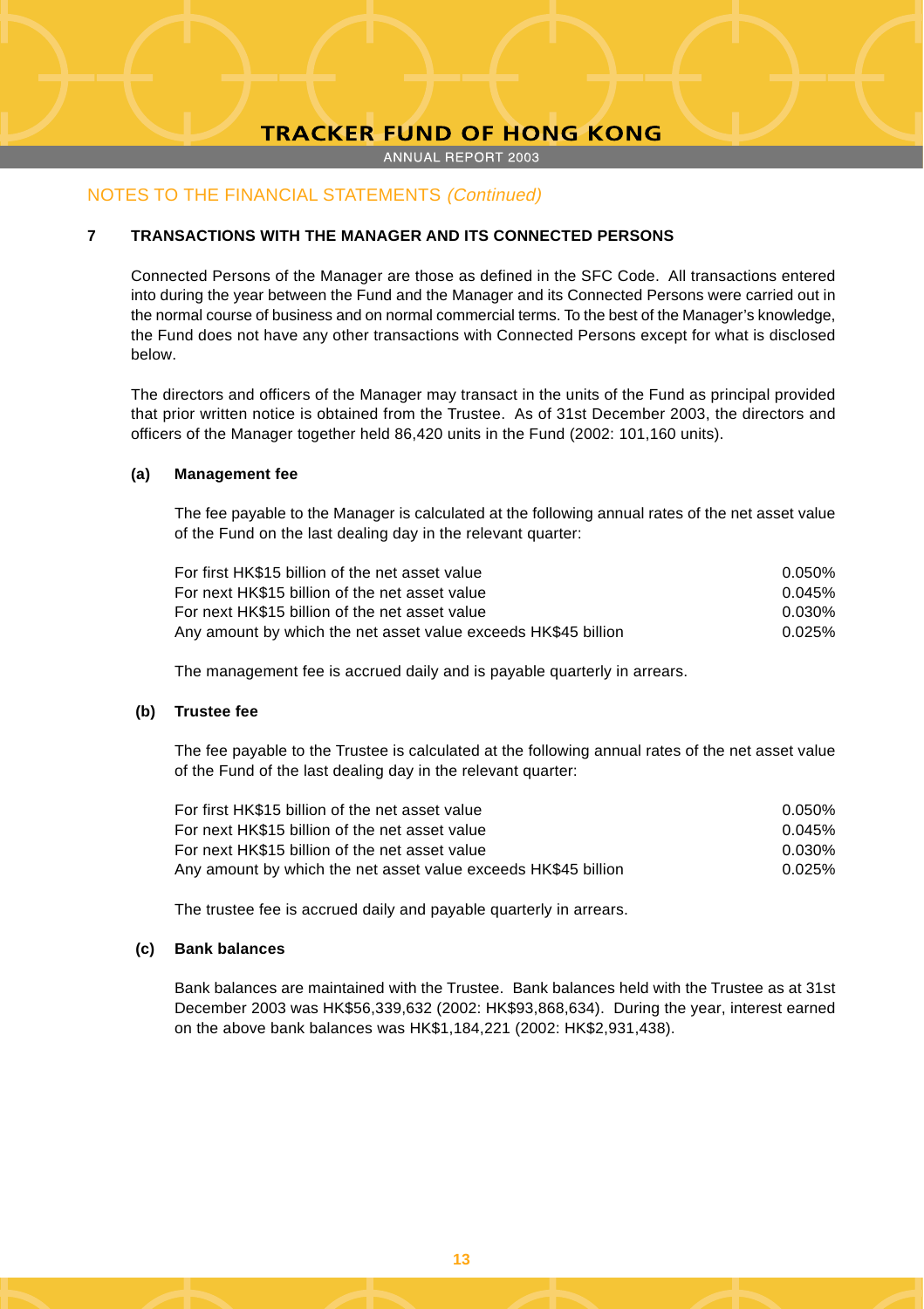ANNUAL REPORT 2003

### NOTES TO THE FINANCIAL STATEMENTS (Continued)

## **8 OTHER FEES**

#### **(a) Registrar fee**

The fee payable to the Registrar is calculated based on the number of Unitholders on the register on the first business day of the relevant month at the following fee scale, subject to a monthly maximum aggregate registrar fee of HK\$1,000,000:

HK\$ (per month)

| For first 2,000 Unitholders                                      | 9.500 |
|------------------------------------------------------------------|-------|
| For every additional 1,000 Unitholders up to 100,000 Unitholders | 2.000 |
| For every additional 1,000 Unitholders up to 200,000 Unitholders | 1.800 |
| For every additional 1,000 Unitholders up to 300,000 Unitholders | 1.500 |
| For every additional 1,000 Unitholders above 300,000 Unitholders | 1.200 |

In addition, the Registrar is reimbursed for all of its out-of-pocket expenses incurred in connection with performing its services.

The registrar fee is accrued daily and is payable monthly in advance.

#### **(b) Conversion agent fee**

The Conversion Agent receives the higher of a monthly retainer fee of HK\$16,000 plus a transaction fee of HK\$12,000 for each creation and redemption application, and a minimum monthly fee of HK\$36,000.

The conversion agent fee is accrued daily and payable monthly in arrears.

#### **(c) Index license fee**

The index license fee is calculated at the rate of 0.015% per annum on the daily average net asset value of the Fund, subject to a minimum of US\$10,000 per annum.

The index license fee is accrued daily and is payable quarterly in arrears.

#### **9 MAJOR NON-CASH TRANSACTIONS**

In accordance with the Fund's Trust Deed, units can be issued through either a cash subscription<sup>1</sup> or an in-kind creation of an Index Basket. In the latter case, for each Creation Unit (of 1,000,000 units), the Fund receives an Index Basket consisting of constituent shares as determined by the Manager on a daily basis. During the year, the Fund did not issue any units (2002: 2,130,000,000 units) in cash (2002: HK\$21,977,187,395)2 . During the year, the Fund issued 28,000,000 units (2002: 17,000,000 units) in exchange for Index Baskets consisting of investments valued at a total of HK\$261,166,401  $(2002: HK$164,854,488)<sup>2</sup>$  by the Manager at the time of issue.

<sup>1</sup> given the termination of the Tap Agreement on 2nd November 2002, the Fund will no longer issue any units in exchange for cash.

<sup>2</sup> excluding dividend equivalent amount and further cash amount.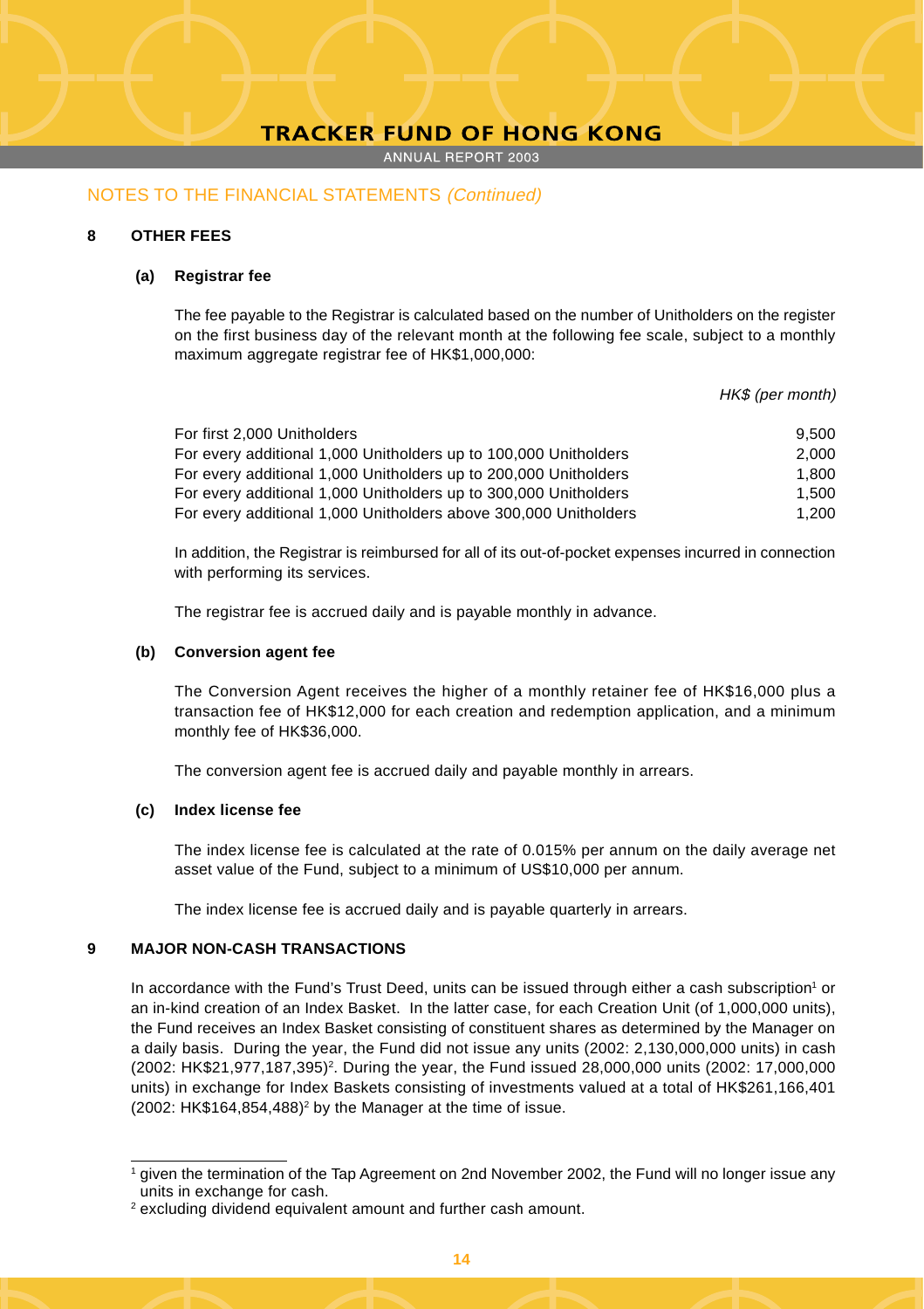ANNUAL REPORT 2003

# NOTES TO THE FINANCIAL STATEMENTS (Continued)

#### **9 MAJOR NON-CASH TRANSACTIONS (Continued)**

In accordance with the Fund's Trust Deed, units can only be redeemed in kind and are not redeemable for cash. During the year, the Fund redeemed 355,000,000 units (2002: 2,042,000,000 units) in exchange for Index Baskets consisting of investments valued at HK\$3,813,707,606 (2002: HK\$21,201,788,593)<sup>1</sup> by the Manager.

#### **10 SOFT DOLLAR PRACTICES**

The Manager may effect transactions, provided that any such transaction is consistent with standards of "best execution", by or through the agency of another person for the account of the Fund with whom the Manager or any of its Connected Persons have an arrangement under which that party will from time to time provide to or procure for the Manager or any of its Connected Persons goods, services or other benefits (such as research and advisory services, computer hardware associated with specialised software or research services and performance measures) the nature of which is such that their provision can reasonably be expected to benefit the Fund as a whole and may contribute to an improvement in the performance of the Fund. For the avoidance of doubt, such goods and services may not include travel, accommodation, entertainment, general administrative goods or services, general office equipment or premises, membership fees, employees' salaries or direct money payments.

Since the inception of the Fund, the Manager had not participated in any soft dollar arrangements in respect of any transactions for the account of the Fund.

#### **11 INVESTMENT LIMITATION AND PROHIBITIONS UNDER THE SFC CODE**

The Trustee and the Manager have been granted a waiver from the prohibition under the SFC Code on the Fund's investment holdings in any single issuer to exceed 10% of the Fund's net asset value. This waiver is limited to any security that accounts for more than 10% of the weighting of the Index and the Fund's exposure to any particular security may not exceed the weighting given to that security in the Index.

Constituent stocks that account for more than 10% of the net asset value of the Fund as at 31st December 2003 were as follows:

|                               | Respective weighting<br>in the Index $(\%)$ |      | % of net asset value |      |
|-------------------------------|---------------------------------------------|------|----------------------|------|
|                               | 2003                                        | 2002 | 2003                 | 2002 |
| <b>HSBC Holdings plc</b>      | 34.8                                        | 30.1 | 34.6                 | 30.0 |
| China Mobile (Hong Kong) Ltd. | 12.2                                        | 13.6 | 12.1                 | 13.5 |

# **12 APPROVAL OF FINANCIAL STATEMENTS**

The financial statements were approved by the Trustee and the Manager on 31st March 2004.

<sup>1</sup> excluding dividend equivalent amount and further cash amount.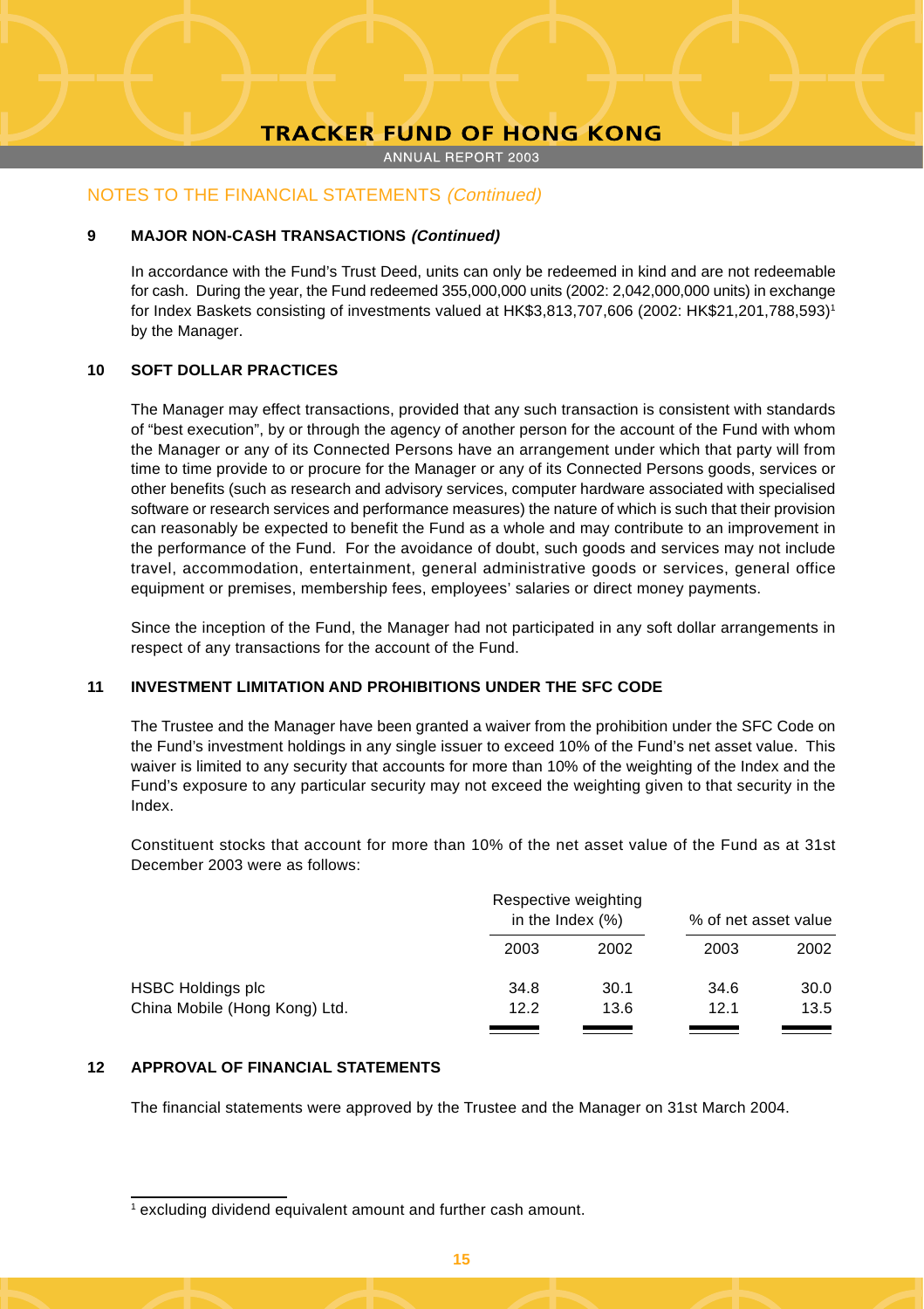ANNUAL REPORT 2003

INVESTMENT PORTFOLIO As at 31st December 2003

|                                     |            | Market value   | % of net       |
|-------------------------------------|------------|----------------|----------------|
|                                     | Holdings   | HK\$           | assets         |
| <b>Hong Kong</b>                    |            |                |                |
| Listed investments (99.5%)          |            |                |                |
| <b>Equities (99.5%)</b>             |            |                |                |
| Properties (11.2%)                  |            |                |                |
| Cheung Kong (Holdings) Ltd.         | 16,634,719 | 1,027,193,898  | 3.7            |
| Hang Lung Properties Ltd.           | 20,749,761 | 206,460,122    | 0.7            |
| Henderson Investment Ltd.           | 20,232,829 | 181,083,820    | 0.7            |
| Henderson Land Development Co. Ltd. | 13,036,810 | 447,162,583    | 1.6            |
| Sun Hung Kai Properties Ltd.        | 17,245,179 | 1,108,002,751  | 4.0            |
| Wheelock & Co. Ltd.                 | 14,594,593 | 136,459,445    | 0.5            |
|                                     |            | 3,106,362,619  | 11.2           |
| <b>Finance (44.5%)</b>              |            |                |                |
| BOC Hong Kong (Holdings) Limited    | 75,938,684 | 1,108,704,786  | 4.0            |
| Bank of East Asia, Ltd., The        | 10,506,445 | 250,578,713    | 0.9            |
| Hang Seng Bank Ltd.                 | 13,732,650 | 1,400,730,300  | 5.0            |
| <b>HSBC Holdings plc</b>            | 78,666,876 | 9,636,692,310  | 34.6           |
|                                     |            | 12,396,706,109 | 44.5           |
| Utilities (5.7%)                    |            |                |                |
| CLP Holdings Ltd.                   | 17,294,829 | 639,908,673    | 2.3            |
| Hong Kong Electric Holdings Ltd.    | 15,327,193 | 470,544,825    | 1.7            |
| Hong Kong & China Gas Co. Ltd., The | 40,536,940 | 480,362,739    | 1.7            |
|                                     |            | 1,590,816,237  | 5.7<br>------- |
|                                     |            |                |                |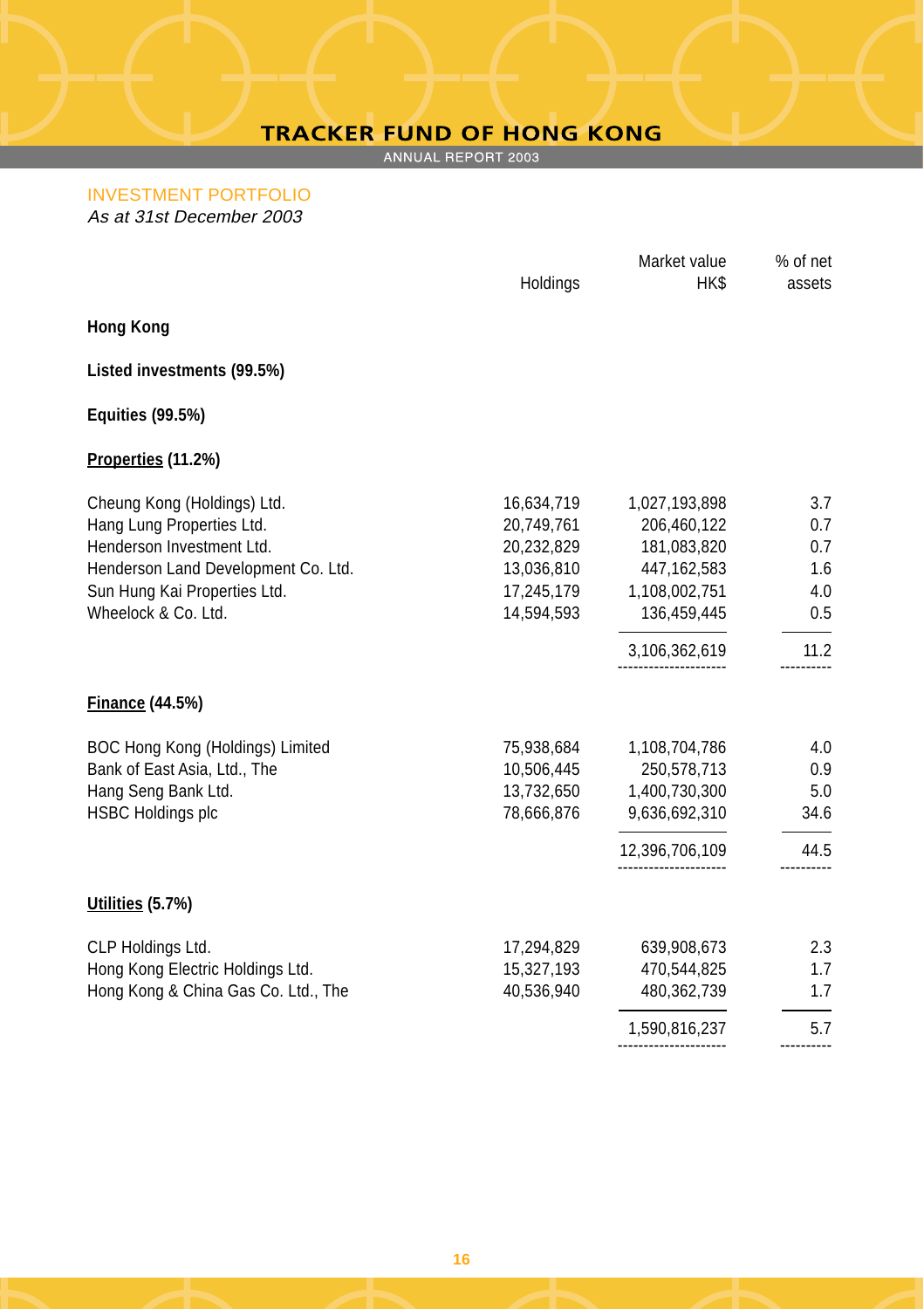ANNUAL REPORT 2003

#### INVESTMENT PORTFOLIO (Continued)

As at 31st December 2003

|                                          |             | Market value   | % of net |
|------------------------------------------|-------------|----------------|----------|
|                                          | Holdings    | HK\$           | assets   |
| Commerce and industry (38.1%)            |             |                |          |
| Cathay Pacific Airways Ltd.              | 23,995,917  | 353,939,776    | 1.3      |
| Cheung Kong Infrastructure Holdings Ltd. | 16,189,066  | 281,689,748    | 1.0      |
| China Mobile (Hong Kong) Ltd.            | 141,290,696 | 3,369,783,100  | 12.1     |
| China Resources Enterprises, Ltd.        | 14,989,792  | 131,910,170    | 0.5      |
| China Unicom Ltd.                        | 90,159,274  | 653,654,736    | 2.4      |
| CITIC Pacific Ltd.                       | 15,715,038  | 311, 157, 752  | 1.1      |
| <b>CNOOC Limited</b>                     | 58,995,481  | 896,731,311    | 3.2      |
| <b>COSCO Pacific Limited</b>             | 15,434,203  | 159,744,001    | 0.6      |
| Esprit Holdings Ltd.                     | 8,553,641   | 221,111,620    | 0.8      |
| Hutchison Whampoa Ltd.                   | 30,618,053  | 1,752,883,534  | 6.2      |
| Johnson Electric Holdings Ltd.           | 26,387,674  | 261,237,973    | 0.9      |
| Legend Group Ltd.                        | 53,659,471  | 178,417,741    | 0.6      |
| Li & Fung Ltd.                           | 20,828,409  | 277,017,840    | 1.0      |
| MTR Corporation Ltd.                     | 37,972,808  | 389,221,282    | 1.4      |
| <b>PCCW Limited</b>                      | 38,561,583  | 194,735,994    | 0.7      |
| Shanghai Industrial Holdings Ltd.        | 6,794,094   | 120,595,168    | 0.4      |
| Swire Pacific Ltd. (A shares)            | 6,679,654   | 319,955,427    | 1.2      |
| Television Broadcasts Ltd.               | 3,145,724   | 123,312,381    | 0.4      |
| Wharf (Holdings) Ltd., The               | 17,575,392  | 377,870,928    | 1.4      |
| Yue Yuen Industrial (Holdings) Limited   | 11,520,649  | 245,965,856    | 0.9      |
|                                          |             | 10,620,936,338 | 38.1     |
| <b>Total listed investments</b>          |             | 27,714,821,303 | 99.5     |
| Other net assets                         |             | 139,603,301    | 0.5      |
| Net assets at 31st December 2003         |             | 27,854,424,604 | 100.0    |
| Total investments, at cost               |             | 22,155,896,863 |          |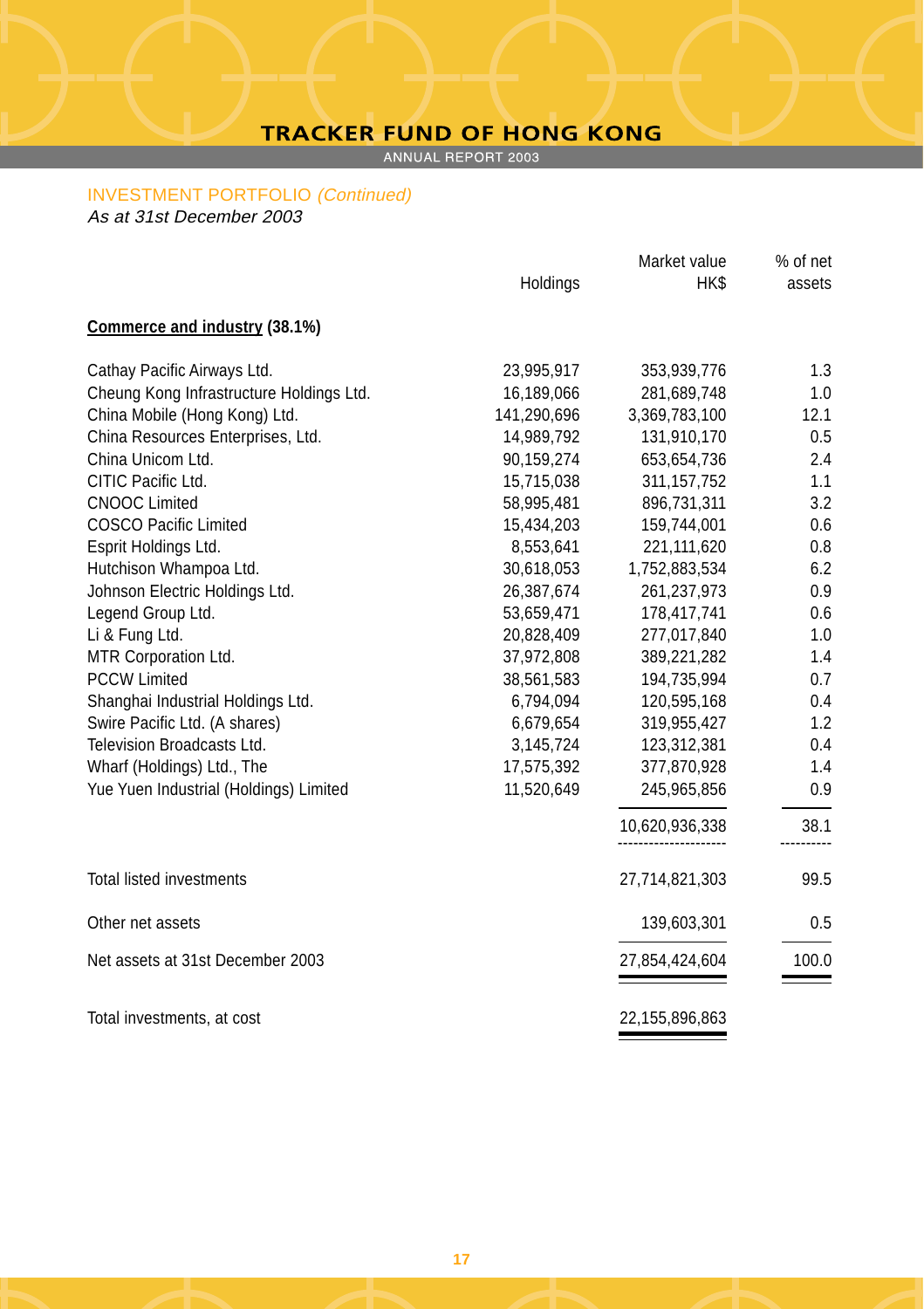# STATEMENT OF MOVEMENTS IN INVESTMENT PORTFOLIO

For the year ended 31st December 2003

| Additions<br>2002<br>2003<br>Disposals<br>Hong Kong<br><b>Listed investments</b><br>Equities<br><b>Properties</b><br>Cheung Kong (Holdings) Ltd.<br>20,348,397<br>220,918<br>3,934,596<br>16,634,719<br>Hang Lung Properties Ltd.<br>291,834<br>25,366,904<br>4,908,977<br>20,749,761<br>Henderson Investment Ltd.<br>24,752,405<br>269,068<br>4,788,644<br>20,232,829<br>Henderson Land Development Co. Ltd.<br>15,126,258<br>820,020<br>2,909,468<br>13,036,810<br>Sino Land Co. Ltd.<br>34,090,628<br>134,830<br>34,225,458<br>Sun Hung Kai Properties Ltd.<br>228,918<br>21,094,660<br>4,078,399<br>17,245,179<br>Wheelock & Co. Ltd.<br>194,198<br>3,443,442<br>17,843,837<br>14,594,593<br>Finance<br>BOC Hong Kong (Holdings) Limited<br>1,008,868<br>92,895,120<br>17,965,304<br>75,938,684<br>Bank of East Asia, Ltd., The<br>12,701,079<br>177,534<br>2,372,168<br>10,506,445<br>Hang Seng Bank Ltd.<br>16,798,096<br>182,508<br>3,247,954<br>13,732,650<br><b>HSBC Holdings plc</b><br>83,296,298<br>10,128,406<br>78,666,876<br>14,757,828<br><b>Utilities</b><br>CLP Holdings Ltd.<br>21,156,161<br>230,072<br>4,091,404<br>17,294,829<br>Hong Kong Electric Holdings Ltd.<br>18,748,589<br>203,796<br>3,625,192<br>15,327,193<br>Hong Kong & China Gas Co. Ltd., The<br>544,710<br>40,536,940<br>50,001,295<br>10,009,065<br><b>Commerce and industry</b><br>Cathay Pacific Airways Ltd.<br>29,310,125<br>319,056<br>5,633,264<br>23,995,917<br>Cheung Kong Infrastructure Holdings Ltd.<br>19,803,298<br>216,086<br>3,830,318<br>16,189,066<br>China Mobile (Hong Kong) Ltd.<br>172,830,007<br>141,290,696<br>1,884,028<br>33,423,339<br>China Resources Enterprises, Ltd.<br>18,279,043<br>197,712<br>14,989,792<br>3,486,963<br>China Resources Cement Holdings Limited<br>1,630,744<br>1,630,744<br>China Unicom Ltd.<br>110,290,585<br>1,201,162<br>21,332,473<br>90,159,274<br>CITIC Pacific Ltd.<br>19,239,555<br>208,880<br>3,733,397<br>15,715,038<br><b>CNOOC Limited</b><br>72,168,697<br>783,404<br>13,956,620<br>58,995,481<br><b>COSCO Pacific Limited</b><br>16,835,260<br>1,401,057<br>15,434,203<br>Esprit Holdings Ltd.<br>112,422<br>10,357,946<br>1,916,727<br>8,553,641<br>Hutchison Whampoa Ltd.<br>37,453,341<br>461,134<br>7,296,422<br>30,618,053<br>i-Cable Communications Limited<br>1,913,335<br>1,913,335<br>32,279,979<br>Johnson Electric Holdings Ltd.<br>351,204<br>6,243,509<br>26,387,674<br>713,148<br>Legend Group Ltd.<br>65,913,920<br>12,967,597<br>53,659,471<br>Li & Fung Ltd.<br>25,400,777<br>275,928<br>4,848,296<br>20,828,409<br>MTR Corporation Ltd.<br>45,318,456<br>1,212,434<br>8,558,082<br>37,972,808<br>New World Development Co., Ltd.<br>309,330<br>19,334,938<br>19,025,608<br><b>PCCW Limited</b><br>204,436,361<br>46,825,192<br>212,699,970<br>38,561,583<br>Shanghai Industrial Holdings Ltd.<br>8,216,071<br>140,066<br>1,562,043<br>6,794,094<br>Swire Pacific Ltd. (A shares)<br>8,223,334<br>89,006<br>1,632,686<br>6,679,654<br>Television Broadcasts Ltd.<br>3,846,008<br>42,206<br>742,490<br>3,145,724<br>Wharf (Holdings) Ltd., The<br>21,498,729<br>234,254<br>4,157,591<br>17,575,392<br>Yue Yuen Industrial (Holdings) Limited<br>11,520,649<br>12,510,536<br>989,887 | Holdings |  |  |  |
|--------------------------------------------------------------------------------------------------------------------------------------------------------------------------------------------------------------------------------------------------------------------------------------------------------------------------------------------------------------------------------------------------------------------------------------------------------------------------------------------------------------------------------------------------------------------------------------------------------------------------------------------------------------------------------------------------------------------------------------------------------------------------------------------------------------------------------------------------------------------------------------------------------------------------------------------------------------------------------------------------------------------------------------------------------------------------------------------------------------------------------------------------------------------------------------------------------------------------------------------------------------------------------------------------------------------------------------------------------------------------------------------------------------------------------------------------------------------------------------------------------------------------------------------------------------------------------------------------------------------------------------------------------------------------------------------------------------------------------------------------------------------------------------------------------------------------------------------------------------------------------------------------------------------------------------------------------------------------------------------------------------------------------------------------------------------------------------------------------------------------------------------------------------------------------------------------------------------------------------------------------------------------------------------------------------------------------------------------------------------------------------------------------------------------------------------------------------------------------------------------------------------------------------------------------------------------------------------------------------------------------------------------------------------------------------------------------------------------------------------------------------------------------------------------------------------------------------------------------------------------------------------------------------------------------------------------------------------------------------------------------------------------------------------------------------------------------------------------------------------------------------------------------------------------------------------------------------------------------------------------------------|----------|--|--|--|
|                                                                                                                                                                                                                                                                                                                                                                                                                                                                                                                                                                                                                                                                                                                                                                                                                                                                                                                                                                                                                                                                                                                                                                                                                                                                                                                                                                                                                                                                                                                                                                                                                                                                                                                                                                                                                                                                                                                                                                                                                                                                                                                                                                                                                                                                                                                                                                                                                                                                                                                                                                                                                                                                                                                                                                                                                                                                                                                                                                                                                                                                                                                                                                                                                                                              |          |  |  |  |
|                                                                                                                                                                                                                                                                                                                                                                                                                                                                                                                                                                                                                                                                                                                                                                                                                                                                                                                                                                                                                                                                                                                                                                                                                                                                                                                                                                                                                                                                                                                                                                                                                                                                                                                                                                                                                                                                                                                                                                                                                                                                                                                                                                                                                                                                                                                                                                                                                                                                                                                                                                                                                                                                                                                                                                                                                                                                                                                                                                                                                                                                                                                                                                                                                                                              |          |  |  |  |
|                                                                                                                                                                                                                                                                                                                                                                                                                                                                                                                                                                                                                                                                                                                                                                                                                                                                                                                                                                                                                                                                                                                                                                                                                                                                                                                                                                                                                                                                                                                                                                                                                                                                                                                                                                                                                                                                                                                                                                                                                                                                                                                                                                                                                                                                                                                                                                                                                                                                                                                                                                                                                                                                                                                                                                                                                                                                                                                                                                                                                                                                                                                                                                                                                                                              |          |  |  |  |
|                                                                                                                                                                                                                                                                                                                                                                                                                                                                                                                                                                                                                                                                                                                                                                                                                                                                                                                                                                                                                                                                                                                                                                                                                                                                                                                                                                                                                                                                                                                                                                                                                                                                                                                                                                                                                                                                                                                                                                                                                                                                                                                                                                                                                                                                                                                                                                                                                                                                                                                                                                                                                                                                                                                                                                                                                                                                                                                                                                                                                                                                                                                                                                                                                                                              |          |  |  |  |
|                                                                                                                                                                                                                                                                                                                                                                                                                                                                                                                                                                                                                                                                                                                                                                                                                                                                                                                                                                                                                                                                                                                                                                                                                                                                                                                                                                                                                                                                                                                                                                                                                                                                                                                                                                                                                                                                                                                                                                                                                                                                                                                                                                                                                                                                                                                                                                                                                                                                                                                                                                                                                                                                                                                                                                                                                                                                                                                                                                                                                                                                                                                                                                                                                                                              |          |  |  |  |
|                                                                                                                                                                                                                                                                                                                                                                                                                                                                                                                                                                                                                                                                                                                                                                                                                                                                                                                                                                                                                                                                                                                                                                                                                                                                                                                                                                                                                                                                                                                                                                                                                                                                                                                                                                                                                                                                                                                                                                                                                                                                                                                                                                                                                                                                                                                                                                                                                                                                                                                                                                                                                                                                                                                                                                                                                                                                                                                                                                                                                                                                                                                                                                                                                                                              |          |  |  |  |
|                                                                                                                                                                                                                                                                                                                                                                                                                                                                                                                                                                                                                                                                                                                                                                                                                                                                                                                                                                                                                                                                                                                                                                                                                                                                                                                                                                                                                                                                                                                                                                                                                                                                                                                                                                                                                                                                                                                                                                                                                                                                                                                                                                                                                                                                                                                                                                                                                                                                                                                                                                                                                                                                                                                                                                                                                                                                                                                                                                                                                                                                                                                                                                                                                                                              |          |  |  |  |
|                                                                                                                                                                                                                                                                                                                                                                                                                                                                                                                                                                                                                                                                                                                                                                                                                                                                                                                                                                                                                                                                                                                                                                                                                                                                                                                                                                                                                                                                                                                                                                                                                                                                                                                                                                                                                                                                                                                                                                                                                                                                                                                                                                                                                                                                                                                                                                                                                                                                                                                                                                                                                                                                                                                                                                                                                                                                                                                                                                                                                                                                                                                                                                                                                                                              |          |  |  |  |
|                                                                                                                                                                                                                                                                                                                                                                                                                                                                                                                                                                                                                                                                                                                                                                                                                                                                                                                                                                                                                                                                                                                                                                                                                                                                                                                                                                                                                                                                                                                                                                                                                                                                                                                                                                                                                                                                                                                                                                                                                                                                                                                                                                                                                                                                                                                                                                                                                                                                                                                                                                                                                                                                                                                                                                                                                                                                                                                                                                                                                                                                                                                                                                                                                                                              |          |  |  |  |
|                                                                                                                                                                                                                                                                                                                                                                                                                                                                                                                                                                                                                                                                                                                                                                                                                                                                                                                                                                                                                                                                                                                                                                                                                                                                                                                                                                                                                                                                                                                                                                                                                                                                                                                                                                                                                                                                                                                                                                                                                                                                                                                                                                                                                                                                                                                                                                                                                                                                                                                                                                                                                                                                                                                                                                                                                                                                                                                                                                                                                                                                                                                                                                                                                                                              |          |  |  |  |
|                                                                                                                                                                                                                                                                                                                                                                                                                                                                                                                                                                                                                                                                                                                                                                                                                                                                                                                                                                                                                                                                                                                                                                                                                                                                                                                                                                                                                                                                                                                                                                                                                                                                                                                                                                                                                                                                                                                                                                                                                                                                                                                                                                                                                                                                                                                                                                                                                                                                                                                                                                                                                                                                                                                                                                                                                                                                                                                                                                                                                                                                                                                                                                                                                                                              |          |  |  |  |
|                                                                                                                                                                                                                                                                                                                                                                                                                                                                                                                                                                                                                                                                                                                                                                                                                                                                                                                                                                                                                                                                                                                                                                                                                                                                                                                                                                                                                                                                                                                                                                                                                                                                                                                                                                                                                                                                                                                                                                                                                                                                                                                                                                                                                                                                                                                                                                                                                                                                                                                                                                                                                                                                                                                                                                                                                                                                                                                                                                                                                                                                                                                                                                                                                                                              |          |  |  |  |
|                                                                                                                                                                                                                                                                                                                                                                                                                                                                                                                                                                                                                                                                                                                                                                                                                                                                                                                                                                                                                                                                                                                                                                                                                                                                                                                                                                                                                                                                                                                                                                                                                                                                                                                                                                                                                                                                                                                                                                                                                                                                                                                                                                                                                                                                                                                                                                                                                                                                                                                                                                                                                                                                                                                                                                                                                                                                                                                                                                                                                                                                                                                                                                                                                                                              |          |  |  |  |
|                                                                                                                                                                                                                                                                                                                                                                                                                                                                                                                                                                                                                                                                                                                                                                                                                                                                                                                                                                                                                                                                                                                                                                                                                                                                                                                                                                                                                                                                                                                                                                                                                                                                                                                                                                                                                                                                                                                                                                                                                                                                                                                                                                                                                                                                                                                                                                                                                                                                                                                                                                                                                                                                                                                                                                                                                                                                                                                                                                                                                                                                                                                                                                                                                                                              |          |  |  |  |
|                                                                                                                                                                                                                                                                                                                                                                                                                                                                                                                                                                                                                                                                                                                                                                                                                                                                                                                                                                                                                                                                                                                                                                                                                                                                                                                                                                                                                                                                                                                                                                                                                                                                                                                                                                                                                                                                                                                                                                                                                                                                                                                                                                                                                                                                                                                                                                                                                                                                                                                                                                                                                                                                                                                                                                                                                                                                                                                                                                                                                                                                                                                                                                                                                                                              |          |  |  |  |
|                                                                                                                                                                                                                                                                                                                                                                                                                                                                                                                                                                                                                                                                                                                                                                                                                                                                                                                                                                                                                                                                                                                                                                                                                                                                                                                                                                                                                                                                                                                                                                                                                                                                                                                                                                                                                                                                                                                                                                                                                                                                                                                                                                                                                                                                                                                                                                                                                                                                                                                                                                                                                                                                                                                                                                                                                                                                                                                                                                                                                                                                                                                                                                                                                                                              |          |  |  |  |
|                                                                                                                                                                                                                                                                                                                                                                                                                                                                                                                                                                                                                                                                                                                                                                                                                                                                                                                                                                                                                                                                                                                                                                                                                                                                                                                                                                                                                                                                                                                                                                                                                                                                                                                                                                                                                                                                                                                                                                                                                                                                                                                                                                                                                                                                                                                                                                                                                                                                                                                                                                                                                                                                                                                                                                                                                                                                                                                                                                                                                                                                                                                                                                                                                                                              |          |  |  |  |
|                                                                                                                                                                                                                                                                                                                                                                                                                                                                                                                                                                                                                                                                                                                                                                                                                                                                                                                                                                                                                                                                                                                                                                                                                                                                                                                                                                                                                                                                                                                                                                                                                                                                                                                                                                                                                                                                                                                                                                                                                                                                                                                                                                                                                                                                                                                                                                                                                                                                                                                                                                                                                                                                                                                                                                                                                                                                                                                                                                                                                                                                                                                                                                                                                                                              |          |  |  |  |
|                                                                                                                                                                                                                                                                                                                                                                                                                                                                                                                                                                                                                                                                                                                                                                                                                                                                                                                                                                                                                                                                                                                                                                                                                                                                                                                                                                                                                                                                                                                                                                                                                                                                                                                                                                                                                                                                                                                                                                                                                                                                                                                                                                                                                                                                                                                                                                                                                                                                                                                                                                                                                                                                                                                                                                                                                                                                                                                                                                                                                                                                                                                                                                                                                                                              |          |  |  |  |
|                                                                                                                                                                                                                                                                                                                                                                                                                                                                                                                                                                                                                                                                                                                                                                                                                                                                                                                                                                                                                                                                                                                                                                                                                                                                                                                                                                                                                                                                                                                                                                                                                                                                                                                                                                                                                                                                                                                                                                                                                                                                                                                                                                                                                                                                                                                                                                                                                                                                                                                                                                                                                                                                                                                                                                                                                                                                                                                                                                                                                                                                                                                                                                                                                                                              |          |  |  |  |
|                                                                                                                                                                                                                                                                                                                                                                                                                                                                                                                                                                                                                                                                                                                                                                                                                                                                                                                                                                                                                                                                                                                                                                                                                                                                                                                                                                                                                                                                                                                                                                                                                                                                                                                                                                                                                                                                                                                                                                                                                                                                                                                                                                                                                                                                                                                                                                                                                                                                                                                                                                                                                                                                                                                                                                                                                                                                                                                                                                                                                                                                                                                                                                                                                                                              |          |  |  |  |
|                                                                                                                                                                                                                                                                                                                                                                                                                                                                                                                                                                                                                                                                                                                                                                                                                                                                                                                                                                                                                                                                                                                                                                                                                                                                                                                                                                                                                                                                                                                                                                                                                                                                                                                                                                                                                                                                                                                                                                                                                                                                                                                                                                                                                                                                                                                                                                                                                                                                                                                                                                                                                                                                                                                                                                                                                                                                                                                                                                                                                                                                                                                                                                                                                                                              |          |  |  |  |
|                                                                                                                                                                                                                                                                                                                                                                                                                                                                                                                                                                                                                                                                                                                                                                                                                                                                                                                                                                                                                                                                                                                                                                                                                                                                                                                                                                                                                                                                                                                                                                                                                                                                                                                                                                                                                                                                                                                                                                                                                                                                                                                                                                                                                                                                                                                                                                                                                                                                                                                                                                                                                                                                                                                                                                                                                                                                                                                                                                                                                                                                                                                                                                                                                                                              |          |  |  |  |
|                                                                                                                                                                                                                                                                                                                                                                                                                                                                                                                                                                                                                                                                                                                                                                                                                                                                                                                                                                                                                                                                                                                                                                                                                                                                                                                                                                                                                                                                                                                                                                                                                                                                                                                                                                                                                                                                                                                                                                                                                                                                                                                                                                                                                                                                                                                                                                                                                                                                                                                                                                                                                                                                                                                                                                                                                                                                                                                                                                                                                                                                                                                                                                                                                                                              |          |  |  |  |
|                                                                                                                                                                                                                                                                                                                                                                                                                                                                                                                                                                                                                                                                                                                                                                                                                                                                                                                                                                                                                                                                                                                                                                                                                                                                                                                                                                                                                                                                                                                                                                                                                                                                                                                                                                                                                                                                                                                                                                                                                                                                                                                                                                                                                                                                                                                                                                                                                                                                                                                                                                                                                                                                                                                                                                                                                                                                                                                                                                                                                                                                                                                                                                                                                                                              |          |  |  |  |
|                                                                                                                                                                                                                                                                                                                                                                                                                                                                                                                                                                                                                                                                                                                                                                                                                                                                                                                                                                                                                                                                                                                                                                                                                                                                                                                                                                                                                                                                                                                                                                                                                                                                                                                                                                                                                                                                                                                                                                                                                                                                                                                                                                                                                                                                                                                                                                                                                                                                                                                                                                                                                                                                                                                                                                                                                                                                                                                                                                                                                                                                                                                                                                                                                                                              |          |  |  |  |
|                                                                                                                                                                                                                                                                                                                                                                                                                                                                                                                                                                                                                                                                                                                                                                                                                                                                                                                                                                                                                                                                                                                                                                                                                                                                                                                                                                                                                                                                                                                                                                                                                                                                                                                                                                                                                                                                                                                                                                                                                                                                                                                                                                                                                                                                                                                                                                                                                                                                                                                                                                                                                                                                                                                                                                                                                                                                                                                                                                                                                                                                                                                                                                                                                                                              |          |  |  |  |
|                                                                                                                                                                                                                                                                                                                                                                                                                                                                                                                                                                                                                                                                                                                                                                                                                                                                                                                                                                                                                                                                                                                                                                                                                                                                                                                                                                                                                                                                                                                                                                                                                                                                                                                                                                                                                                                                                                                                                                                                                                                                                                                                                                                                                                                                                                                                                                                                                                                                                                                                                                                                                                                                                                                                                                                                                                                                                                                                                                                                                                                                                                                                                                                                                                                              |          |  |  |  |
|                                                                                                                                                                                                                                                                                                                                                                                                                                                                                                                                                                                                                                                                                                                                                                                                                                                                                                                                                                                                                                                                                                                                                                                                                                                                                                                                                                                                                                                                                                                                                                                                                                                                                                                                                                                                                                                                                                                                                                                                                                                                                                                                                                                                                                                                                                                                                                                                                                                                                                                                                                                                                                                                                                                                                                                                                                                                                                                                                                                                                                                                                                                                                                                                                                                              |          |  |  |  |
|                                                                                                                                                                                                                                                                                                                                                                                                                                                                                                                                                                                                                                                                                                                                                                                                                                                                                                                                                                                                                                                                                                                                                                                                                                                                                                                                                                                                                                                                                                                                                                                                                                                                                                                                                                                                                                                                                                                                                                                                                                                                                                                                                                                                                                                                                                                                                                                                                                                                                                                                                                                                                                                                                                                                                                                                                                                                                                                                                                                                                                                                                                                                                                                                                                                              |          |  |  |  |
|                                                                                                                                                                                                                                                                                                                                                                                                                                                                                                                                                                                                                                                                                                                                                                                                                                                                                                                                                                                                                                                                                                                                                                                                                                                                                                                                                                                                                                                                                                                                                                                                                                                                                                                                                                                                                                                                                                                                                                                                                                                                                                                                                                                                                                                                                                                                                                                                                                                                                                                                                                                                                                                                                                                                                                                                                                                                                                                                                                                                                                                                                                                                                                                                                                                              |          |  |  |  |
|                                                                                                                                                                                                                                                                                                                                                                                                                                                                                                                                                                                                                                                                                                                                                                                                                                                                                                                                                                                                                                                                                                                                                                                                                                                                                                                                                                                                                                                                                                                                                                                                                                                                                                                                                                                                                                                                                                                                                                                                                                                                                                                                                                                                                                                                                                                                                                                                                                                                                                                                                                                                                                                                                                                                                                                                                                                                                                                                                                                                                                                                                                                                                                                                                                                              |          |  |  |  |
|                                                                                                                                                                                                                                                                                                                                                                                                                                                                                                                                                                                                                                                                                                                                                                                                                                                                                                                                                                                                                                                                                                                                                                                                                                                                                                                                                                                                                                                                                                                                                                                                                                                                                                                                                                                                                                                                                                                                                                                                                                                                                                                                                                                                                                                                                                                                                                                                                                                                                                                                                                                                                                                                                                                                                                                                                                                                                                                                                                                                                                                                                                                                                                                                                                                              |          |  |  |  |
|                                                                                                                                                                                                                                                                                                                                                                                                                                                                                                                                                                                                                                                                                                                                                                                                                                                                                                                                                                                                                                                                                                                                                                                                                                                                                                                                                                                                                                                                                                                                                                                                                                                                                                                                                                                                                                                                                                                                                                                                                                                                                                                                                                                                                                                                                                                                                                                                                                                                                                                                                                                                                                                                                                                                                                                                                                                                                                                                                                                                                                                                                                                                                                                                                                                              |          |  |  |  |
|                                                                                                                                                                                                                                                                                                                                                                                                                                                                                                                                                                                                                                                                                                                                                                                                                                                                                                                                                                                                                                                                                                                                                                                                                                                                                                                                                                                                                                                                                                                                                                                                                                                                                                                                                                                                                                                                                                                                                                                                                                                                                                                                                                                                                                                                                                                                                                                                                                                                                                                                                                                                                                                                                                                                                                                                                                                                                                                                                                                                                                                                                                                                                                                                                                                              |          |  |  |  |
|                                                                                                                                                                                                                                                                                                                                                                                                                                                                                                                                                                                                                                                                                                                                                                                                                                                                                                                                                                                                                                                                                                                                                                                                                                                                                                                                                                                                                                                                                                                                                                                                                                                                                                                                                                                                                                                                                                                                                                                                                                                                                                                                                                                                                                                                                                                                                                                                                                                                                                                                                                                                                                                                                                                                                                                                                                                                                                                                                                                                                                                                                                                                                                                                                                                              |          |  |  |  |
|                                                                                                                                                                                                                                                                                                                                                                                                                                                                                                                                                                                                                                                                                                                                                                                                                                                                                                                                                                                                                                                                                                                                                                                                                                                                                                                                                                                                                                                                                                                                                                                                                                                                                                                                                                                                                                                                                                                                                                                                                                                                                                                                                                                                                                                                                                                                                                                                                                                                                                                                                                                                                                                                                                                                                                                                                                                                                                                                                                                                                                                                                                                                                                                                                                                              |          |  |  |  |
|                                                                                                                                                                                                                                                                                                                                                                                                                                                                                                                                                                                                                                                                                                                                                                                                                                                                                                                                                                                                                                                                                                                                                                                                                                                                                                                                                                                                                                                                                                                                                                                                                                                                                                                                                                                                                                                                                                                                                                                                                                                                                                                                                                                                                                                                                                                                                                                                                                                                                                                                                                                                                                                                                                                                                                                                                                                                                                                                                                                                                                                                                                                                                                                                                                                              |          |  |  |  |
|                                                                                                                                                                                                                                                                                                                                                                                                                                                                                                                                                                                                                                                                                                                                                                                                                                                                                                                                                                                                                                                                                                                                                                                                                                                                                                                                                                                                                                                                                                                                                                                                                                                                                                                                                                                                                                                                                                                                                                                                                                                                                                                                                                                                                                                                                                                                                                                                                                                                                                                                                                                                                                                                                                                                                                                                                                                                                                                                                                                                                                                                                                                                                                                                                                                              |          |  |  |  |
|                                                                                                                                                                                                                                                                                                                                                                                                                                                                                                                                                                                                                                                                                                                                                                                                                                                                                                                                                                                                                                                                                                                                                                                                                                                                                                                                                                                                                                                                                                                                                                                                                                                                                                                                                                                                                                                                                                                                                                                                                                                                                                                                                                                                                                                                                                                                                                                                                                                                                                                                                                                                                                                                                                                                                                                                                                                                                                                                                                                                                                                                                                                                                                                                                                                              |          |  |  |  |
|                                                                                                                                                                                                                                                                                                                                                                                                                                                                                                                                                                                                                                                                                                                                                                                                                                                                                                                                                                                                                                                                                                                                                                                                                                                                                                                                                                                                                                                                                                                                                                                                                                                                                                                                                                                                                                                                                                                                                                                                                                                                                                                                                                                                                                                                                                                                                                                                                                                                                                                                                                                                                                                                                                                                                                                                                                                                                                                                                                                                                                                                                                                                                                                                                                                              |          |  |  |  |
|                                                                                                                                                                                                                                                                                                                                                                                                                                                                                                                                                                                                                                                                                                                                                                                                                                                                                                                                                                                                                                                                                                                                                                                                                                                                                                                                                                                                                                                                                                                                                                                                                                                                                                                                                                                                                                                                                                                                                                                                                                                                                                                                                                                                                                                                                                                                                                                                                                                                                                                                                                                                                                                                                                                                                                                                                                                                                                                                                                                                                                                                                                                                                                                                                                                              |          |  |  |  |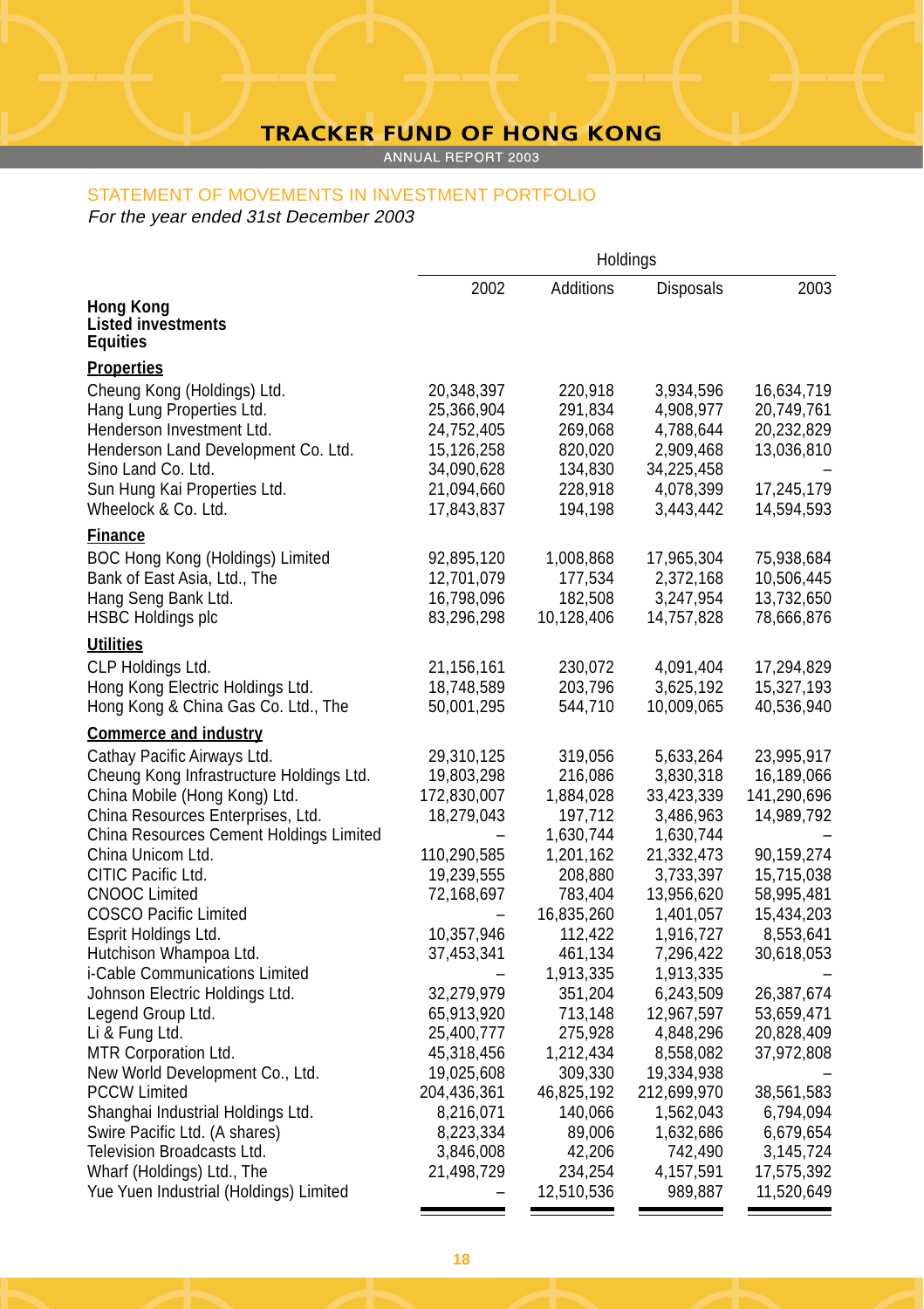ANNUAL REPORT 2003

# ADMINISTRATION AND MANAGEMENT

#### **Directors of the Manager** Manager

# **Members of the Supervisory Committee Central Central**

Mr. Marvin Cheung Mr. Fong Hup **Promoter** Mrs. Marian Li (resigned on 11th March 2003) Exchange Fund Investment Limited Mr. Lawrence Fok 8 Finance Street Prof. Tsang Shu-ki Central (appointed on 30th April 2003) Hong Kong

# **Trustee and custodian Conversion agent**

32nd Floor, Two Exchange Square 2nd Floor, Vicwood Plaza 8 Connaught Place 199 Des Voeux Road Central Central Hong Kong Hong Kong

# **Registrar**

Computershare Hong Kong 22nd Floor **Investor Services Limited Contract Contract Prince's Building** Shops 1712 - 1716 Central 17th Floor, Hopewell Centre **Hong Kong** 183 Queen's Road East Hong Kong

Mr. Vincent Duhamel State Street Global Advisors Asia Limited Ms. Yan-Yan Li 32nd Floor, Two Exchange Square 8 Connaught Place Hong Kong

Ms. Karen Kemp 87th Floor, Two International Finance Centre

State Street Bank and Trust Company HK Conversion Agency Services Limited

# **Auditors**

PricewaterhouseCoopers